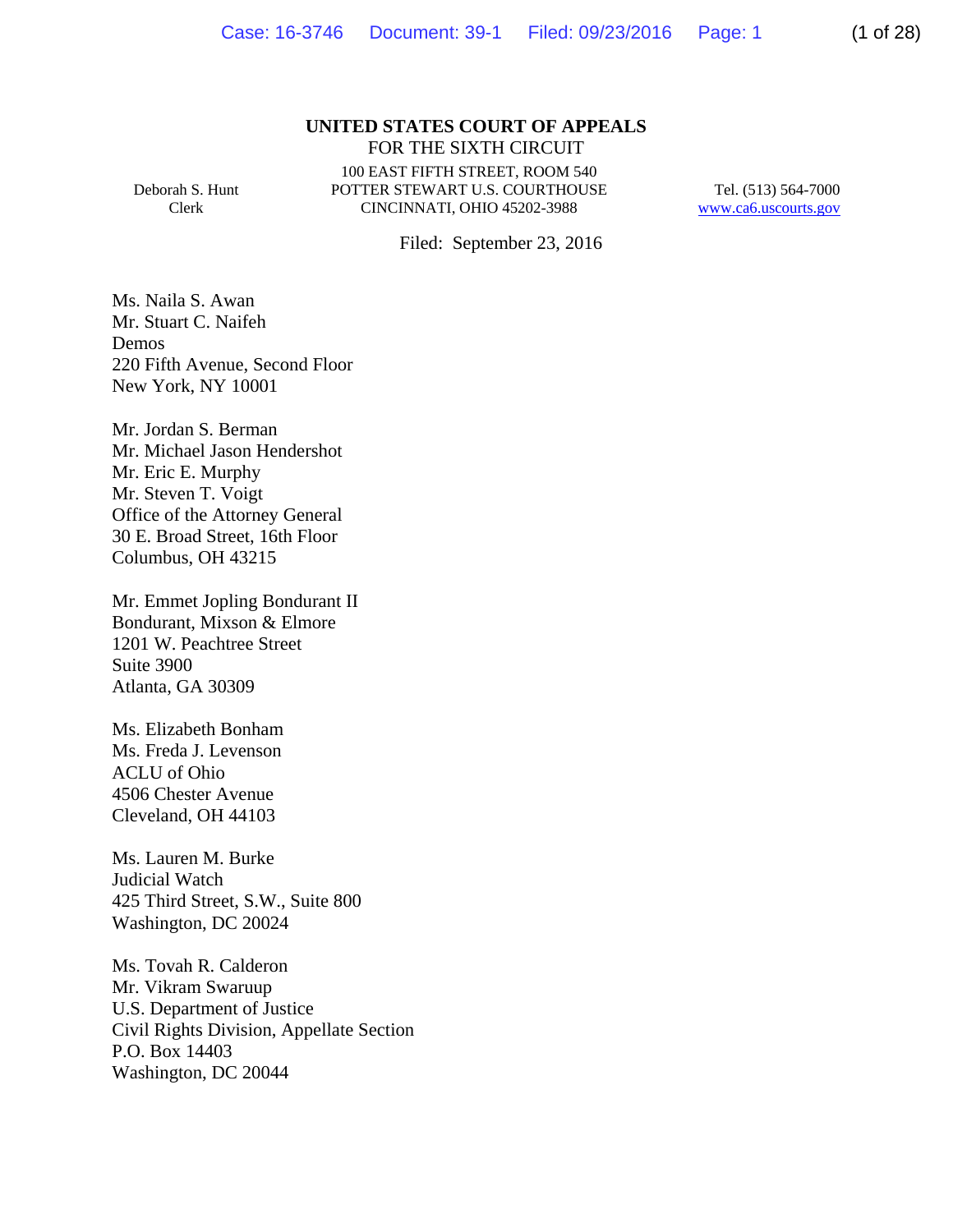Ms. Michelle Kanter Cohen Project Vote 1420 K. Street , N.W., Suite 700 Washington, DC 20005

Mr. Paul F. Moke Wilmington College 1252 Pyle Center Wilmington, OH 45177

Mr. Richard B. Saphire 109 N. Main, Suite 1205 Dayton, OH 45402

> Re: Case No. 16-3746*, A. Philip Randolph Institute, et al v. Jon Husted* Originating Case No. : 2:16-cv-00303

Dear Counsel,

The court today announced its decision in the above-styled case.

 Enclosed is a copy of the court's opinion together with the judgment which has been entered in conformity with Rule 36, Federal Rules of Appellate Procedure.

Yours very truly,

Deborah S. Hunt, Clerk

 Cathryn Lovely Deputy Clerk

cc: Mr. Richard W. Nagel

Enclosures

Mandate to issue.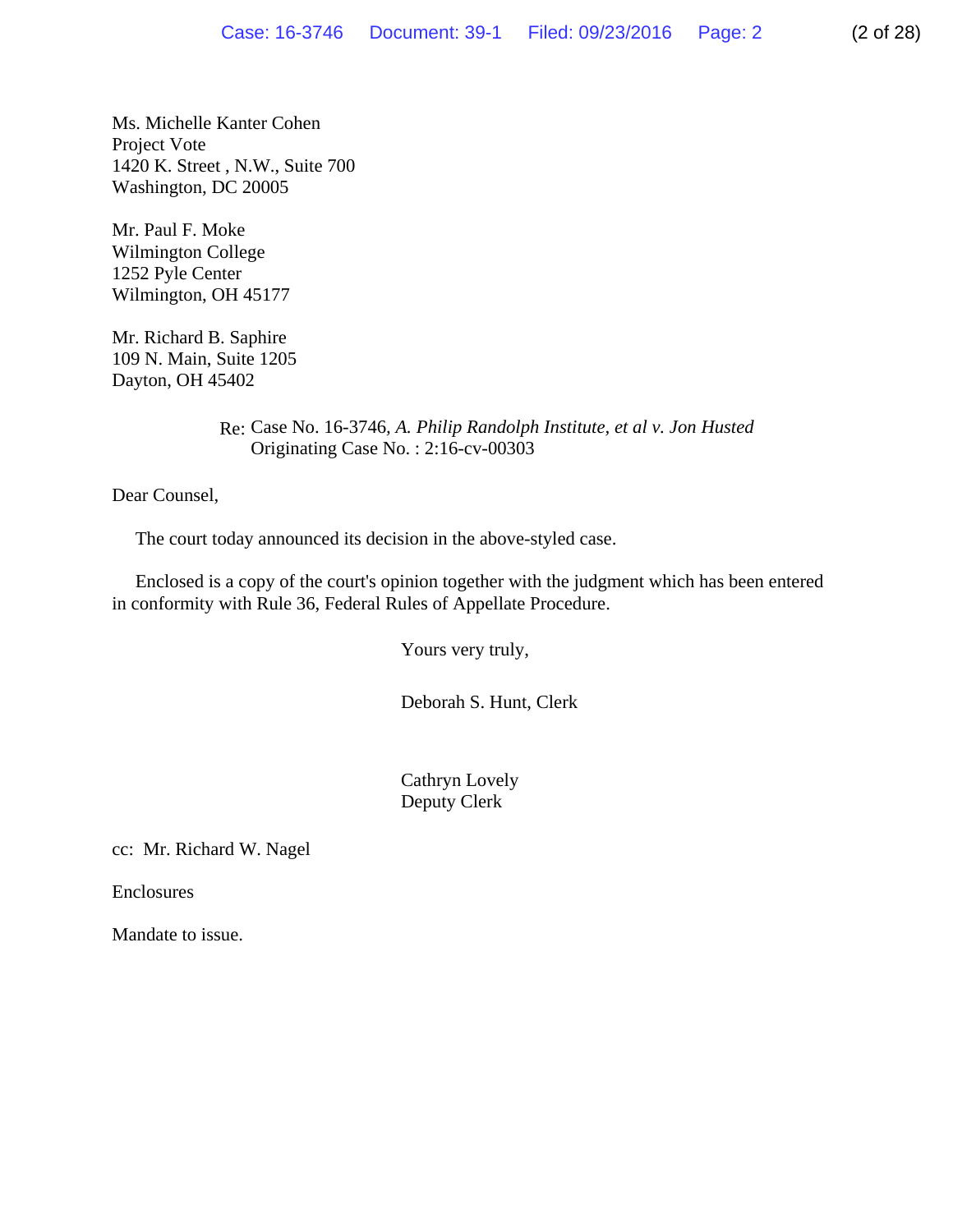RECOMMENDED FOR FULL-TEXT PUBLICATION Pursuant to Sixth Circuit I.O.P. 32.1(b)

File Name: 16a0241p.06

# **UNITED STATES COURT OF APPEALS**

#### FOR THE SIXTH CIRCUIT  $\mathcal{L}_\text{max}$

┐ │ │ │ │ │ │ │ │ ┘

>

A. PHILIP RANDOLPH INSTITUTE; NORTHEAST OHIO COALITION FOR THE HOMELESS; LARRY HARMON, *Plaintiffs-Appellants*,

No. 16-3746

*v*.

JON HUSTED, Secretary of State,

*Defendant-Appellee*.

Appeal from the United States District Court for the Southern District of Ohio at Columbus. No. 2:16-cv-00303—George C. Smith, District Judge.

Argued: July 27, 2016

Decided and Filed: September 23, 2016

Before: SILER, CLAY, and GIBBONS, Circuit Judges.

#### **COUNSEL**

 $\frac{1}{2}$ 

**ARGUED:** Stuart C. Naifeh, DĒMOS, New York, New York, for Appellants. Michael J. Hendershot, OFFICE OF THE OHIO ATTORNEY GENERAL, Columbus, Ohio, for Appellee. **ON BRIEF:** Stuart C. Naifeh, Naila Awan, DĒMOS, New York, New York, Freda J. Levenson, Elizabeth Bonham, ACLU OF OHIO, Cleveland, Ohio, Richard Saphire, UNIVERSITY OF DAYTON SCHOOL OF LAW, Dayton, Ohio, Paul Moke, WILMINGTON COLLEGE, Wilmington, Ohio, for Appellants. Michael J. Hendershot, Eric E. Murphy, Steven T. Voigt, Jordan S. Berman, OFFICE OF THE OHIO ATTORNEY GENERAL, Columbus, Ohio, for Appellee. Tovah R. Calderon, Vikram Swaruup, UNITED STATES DEPARTMENT OF JUSTICE, Washington, D.C., Emmet J. Bondurant, BONDURANT MIXSON & ELMORE LLP, Atlanta, Georgia, Michelle E. Kanter Cohen, PROJECT VOTE, INC., Washington, D.C., Lauren M. Burke, JUDICIAL WATCH, INC., Washington, D.C., for Amici Curiae.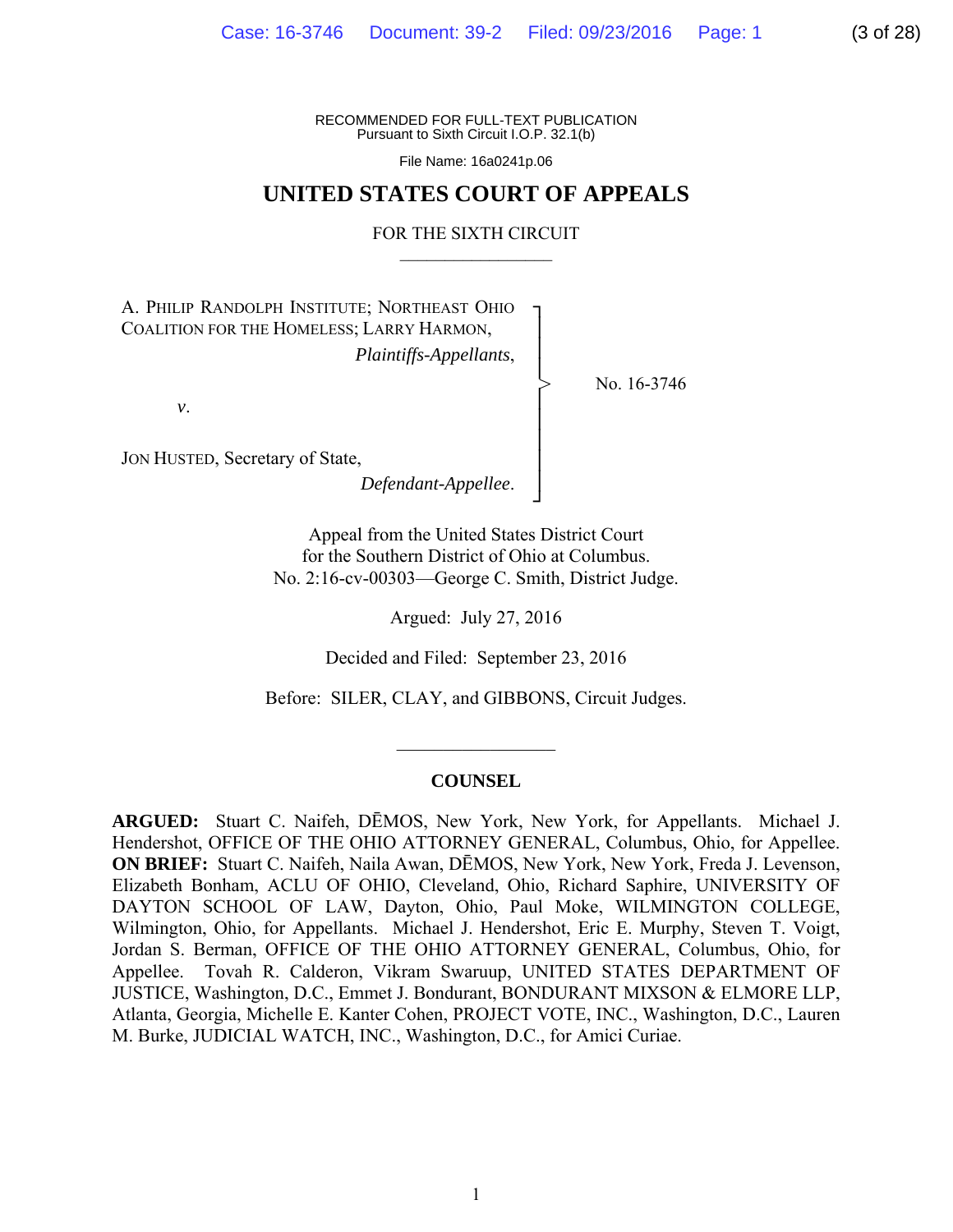CLAY, J., delivered the opinion of the court in which GIBBONS, J., joined, and SILER, J., joined in part. SILER, J. (pp. 22–25), delivered a separate opinion concurring in part and dissenting in part.

# **OPINION**   $\frac{1}{2}$

 $\frac{1}{2}$ 

CLAY, Circuit Judge. The A. Philip Randolph Institute ("APRI"), the Northeast Ohio Coalition for the Homeless ("NEOCH"), and Larry Harmon (collectively "Plaintiffs") filed suit seeking to enjoin the defendant, Ohio Secretary of State Jon Husted ("the Secretary"), from removing the names of registered voters from Ohio's voter rolls pursuant to the state's so-called Supplemental Process, which Plaintiffs allege violates the National Voter Registration Act of 1993 ("NVRA"), 52 U.S.C. § 20501 *et seq.*, and the Help America Vote Act of 2002 ("HAVA"), 52 U.S.C. § 20901 *et seq.* Plaintiffs also sought an injunction requiring the Secretary either to reinstate otherwise eligible voters who were improperly removed from the rolls pursuant to the Supplemental Process, or to count provisional ballots cast by such persons. Finally, Plaintiffs alleged that the change-of-address confirmation notices mailed to voters as part of the Supplemental Process fail to meet the standards for such notices set out in the NVRA, 52 U.S.C. § 20507(d)(2). Before us is Plaintiffs' appeal from the district court's order denying Plaintiffs' request for a permanent injunction and directing entry of judgment in favor of the Secretary. For the reasons set forth below, we **REVERSE** the district court's judgment and **REMAND** for further proceedings consistent with this opinion.

## **BACKGROUND**

#### **Factual History**

 In addition to maintaining procedures for removing the names of the deceased, those who have been adjudicated incompetent, and convicted felons from its voter rolls, *see* Ohio Rev. Code § 3503.18(A)–(C), Ohio utilizes two processes for identifying and purging from the rolls voters who are no longer eligible to vote because they have moved outside their county of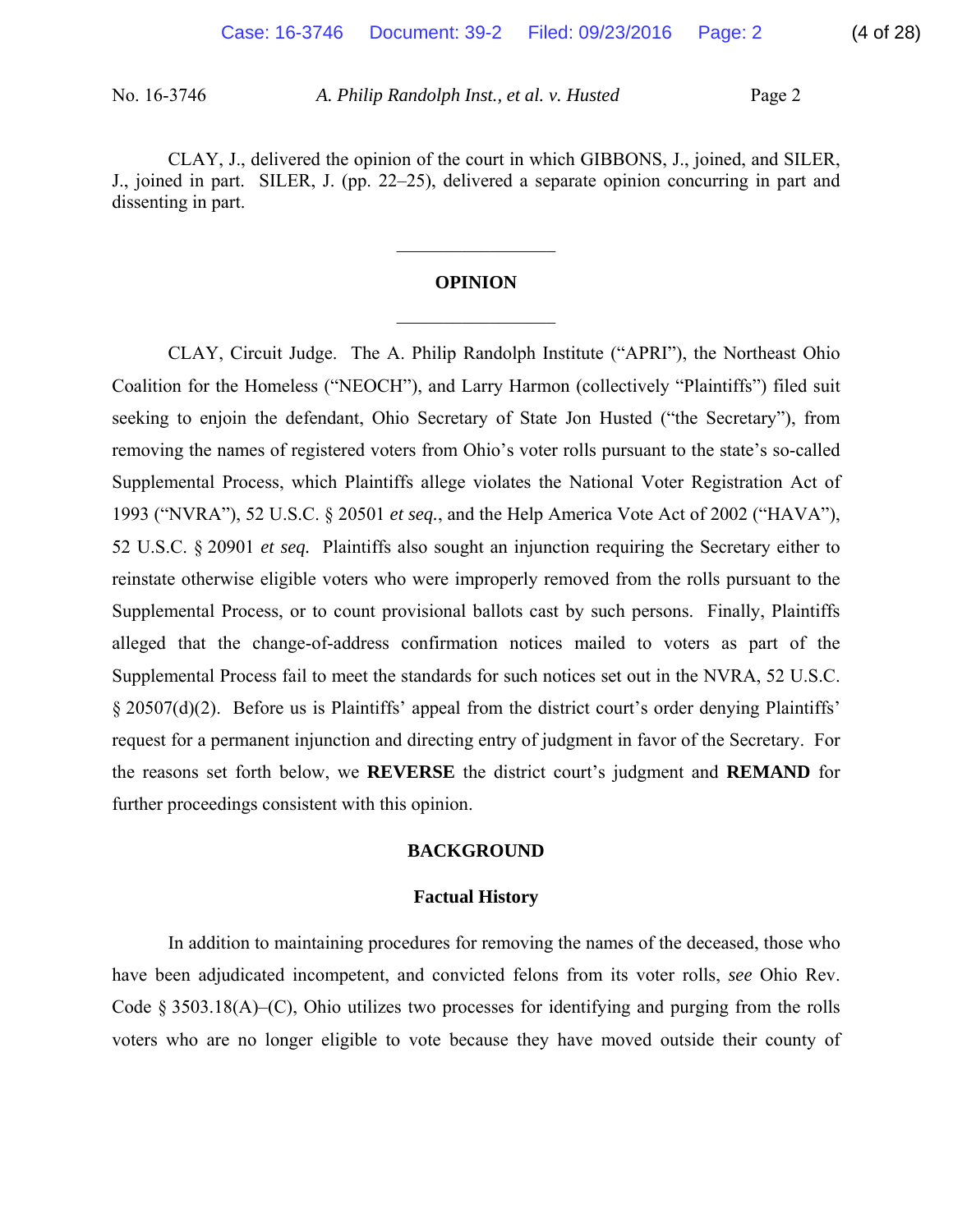registration. *See* Ohio Rev. Code § 3503.21.**<sup>1</sup>** The first is Ohio's "NCOA Process," under which the Secretary's office compares the names and addresses contained in Ohio's Statewide Voter Registration Database to the National Change of Address ("NCOA") database. "The NCOA database contains names and addresses of individuals who have filed changes of address with the United States Postal Service." (R. 38-2, Damschroder Decl., ¶ 11.) The Secretary thereafter provides each county's Board of Elections ("BOE") with a list of voters registered therein who appear to have moved, based on the comparison of the two databases. The BOEs then "send[] a confirmation notice . . . to each individual identified." (*Id.*) That notice is a postage prepaid forwardable form on which the voter must indicate whether he or she still lives at the same address. Recipients of the notice are removed from the rolls if they: (1) do not respond to the confirmation notice or update their registration; *and* (2) do not subsequently vote during a period of four consecutive years that includes two federal elections.**<sup>2</sup>** *See* Ohio Rev. Code  $§ 3503.21(A)(7), (B).$ 

 Ohio's so-called "Supplemental Process" is the second method the state uses for identifying and removing from the rolls voters who are no longer eligible to vote due to a change of residence. The Supplemental Process is largely identical to the NCOA Process, except in the way it begins: rather than identifying voters who may have moved by reference to the NCOA database, each county's BOE compiles a list of registered voters who have not engaged in any "voter activity" for two years. For the purposes of the Supplemental Process, "voter activity" includes "filing a change of address" with a designated state agency; "filing a voter registration card with the [BOE]; . . . casting an absentee ballot; casting a provisional ballot; [or] voting on election day."**<sup>3</sup>** (R. 42-1, Damschroder Dep., PageID 1548–49.) After compiling a list of inactive voters, each BOE sends a confirmation notice to those on its list. As with the NCOA

<sup>&</sup>lt;u>1</u> Both processes are performed on an annual basis. *See* Ohio Rev. Code § 3503.21(D).

<sup>&</sup>lt;sup>2</sup>As discussed below, the NCOA Process mirrors the voter roll maintenance procedure outlined in Section 8, subsection (c) of the NVRA. *See* 52 U.S.C. § 20507(c). Because that subsection describes the NCOA Process as one way in which states "may" comply with their obligation under the NVRA to identify and remove voters who are no longer eligible due to a change of residence, *see* 52 U.S.C. § 20507(a)(4) and (c), the NCOA Process is sometimes referred to in this litigation as the "Safe-Harbor Process."

<sup>&</sup>lt;sup>3</sup> According to the Secretary, BOEs carrying out the Supplemental Process "also have discretion to consider whether signing a candidate, issue, or local option petition is viewed as voter activity." (R. 38, Def.'s Merits Br., PageID 257.)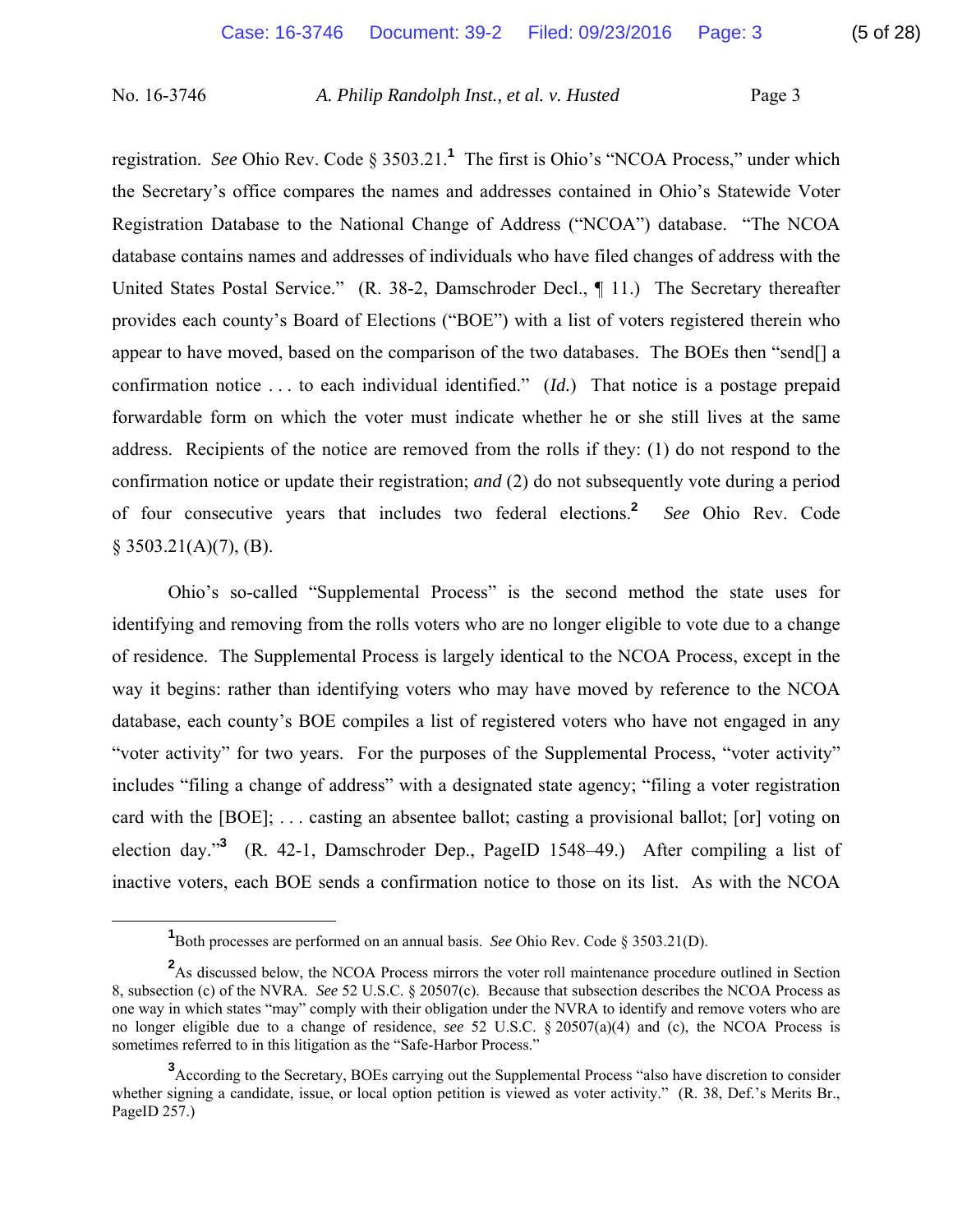Process, voters sent a confirmation notice are removed from the rolls if they subsequently fail to vote for four years and fail to either respond to the notice or re-register. In sum, under the Supplemental Process, a voter is purged from the rolls after six years of inactivity—even if he or she did not move and otherwise remains eligible to vote.

 When this litigation began, the confirmation notices sent to voters pursuant to both the NCOA Process and Supplemental Process required that voters provide their name, current Ohio address, date of birth, and either their Ohio driver's license number, their Social Security number, or a copy of a document verifying their identity and address. The notices required that voters provide such information regardless of whether they had changed address or were merely confirming that they still lived at the same address. Moreover, the notices did not adequately inform voters of the consequences of failing to respond to the notice; rather, the form indicated that the recipient's registration "may" be canceled if he or she did not respond, re-register, or vote in the next four years. (R. 42-13, 2015 Conf. Notice Form, PageID 1702.) Finally, the form failed to inform voters who had moved outside of Ohio on how they could remain eligible to vote in their new state.

 As discussed below, the Secretary issued a new confirmation notice form during the pendency of this litigation. On the newly issued form, voters can confirm that they have not changed address by simply signing, dating, and returning the postage prepaid form. The new form also provides voters with the dates by which they must either return the form or vote in order to remain registered. Notably, however, the new form still lacks information on how persons who have moved to another state can register to vote in their new state.

## **Procedural History**

 This case began with two letters sent by NEOCH and APRI to the Secretary in December 2015 and February 2016, respectively. Both letters asserted that Ohio's Supplemental Process violated Section 8 of the NVRA. Not long after sending their letters, APRI and NEOCH representatives began meeting with the Secretary in an attempt to resolve their concerns without litigation. Those meetings failed to produce results, causing Plaintiffs to file this suit in federal district court on April 6, 2016. Plaintiffs' complaint alleged two causes of action relevant to this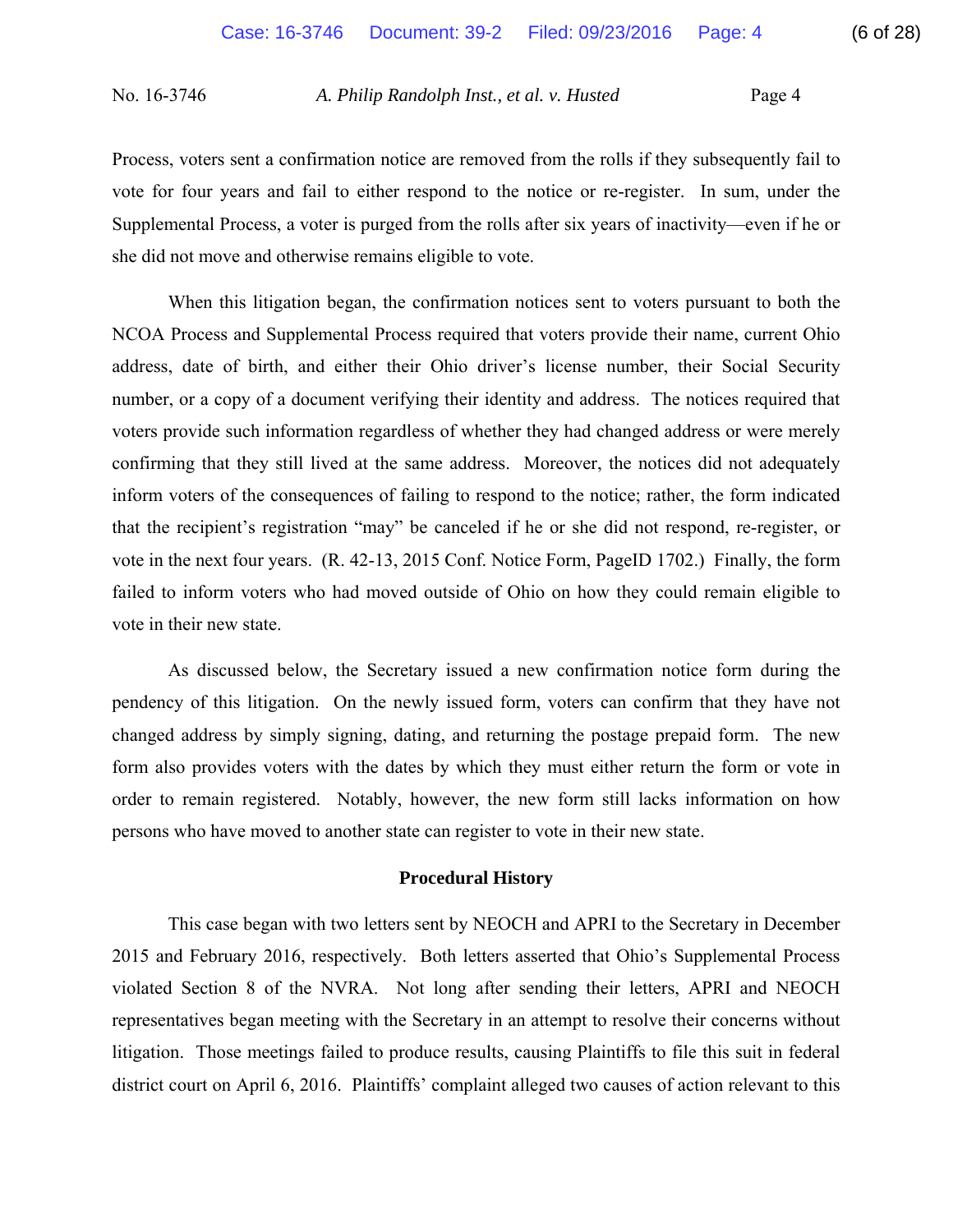appeal: first, that the Supplemental Process unlawfully removes registered voters from the rolls due to their failure to vote in violation of Section 8, subsection (b)(2) of the NVRA, 52 U.S.C. § 20507(b)(2); and second, that the confirmation notices sent to voters under both the NCOA Process and the Supplemental Process fail to meet the standards for such forms set out in the NVRA, 52 U.S.C. § 20507(d)(2).

 The day after filing their complaint, Plaintiffs moved for a temporary restraining order ("TRO") prohibiting the Secretary from "removing eligible Ohio voters from the voter rolls on account of their failure to vote pursuant to Ohio's 'Supplemental Process.'" (R. 9, Mot. for TRO, PageID 36.) Plaintiffs' motion also requested a preliminary injunction compelling the Secretary to reinstate voters already removed from the rolls pursuant to the Supplemental Process. Four days later, Plaintiffs agreed to withdraw their request for a TRO in exchange for the Secretary's agreement not to initiate the Supplemental Process prior to July 1, 2016. A week after Plaintiffs filed their complaint, the parties agreed to engage in limited discovery and to address all the dispositive issues in the case through simultaneous briefing. The parties filed their briefs in May and June of 2016, with Plaintiffs styling their briefs as memoranda supporting motions for summary judgment and a preliminary injunction. On June 17, 2016—the day the parties' final briefs were due before the district court—the Secretary issued a directive requiring BOEs to use a new version of the confirmation notice form. As discussed above, that new form corrected all but one of Plaintiffs' alleged deficiencies.

 On June 29, 2016, the district court issued an order denying Plaintiffs' motions for summary judgment and a preliminary injunction; the order directed entry of judgment in favor of the Secretary. Addressing the parties' arguments under permanent injunction standards, the court began by rejecting Plaintiffs' arguments that the Supplemental Process violates the NVRA and the HAVA. The court held that because Section 8 of the NVRA does not explicitly dictate what information states may or must use as a "trigger" for sending a confirmation notice, that decision was impliedly left to the states. The court also concluded that the Supplemental Process does not violate the NVRA and the HAVA's prohibition on removing voters from the rolls solely by reason of their failure to vote because such removal occurs only after a voter has failed to vote *and* failed to respond to a confirmation notice.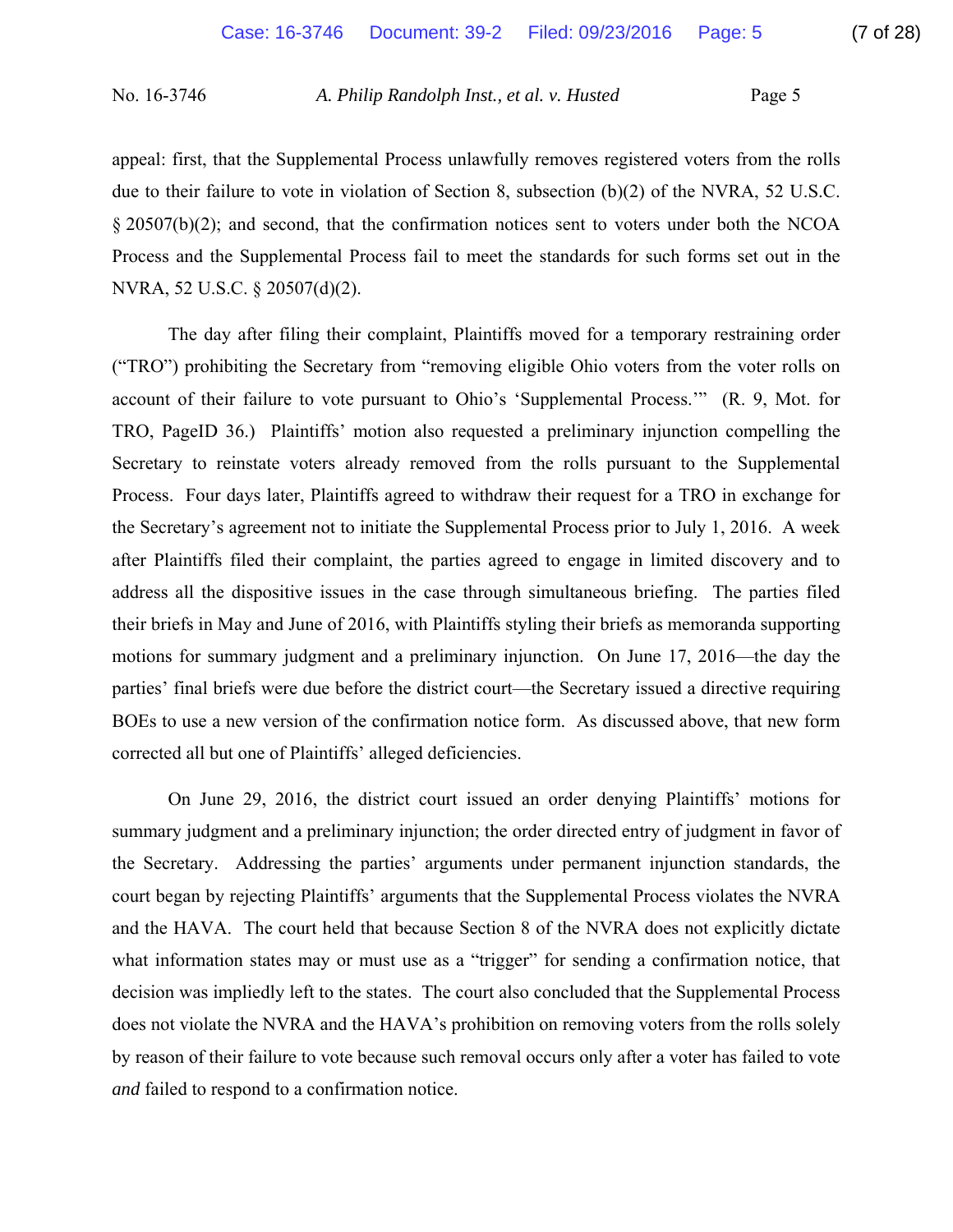Turning to the Plaintiffs' arguments regarding the legality of Ohio's confirmation notice form, the district court first noted the Secretary's promise that his newly issued form would be used during the upcoming voter roll purges. Relying on that promise, the court held that the Secretary's voluntary cessation of illegal activity was sufficient to moot Plaintiffs' challenges to the confirmation notice form. Finally, the court rejected Plaintiffs' argument that the newly issued form still violated 52 U.S.C.  $\S 20507(d)(2)(B)$  by failing to provide those who have moved out of Ohio with information on how to stay registered. The court held that this argument was waived because Plaintiffs' briefing failed to raise the argument, and that the argument failed on the merits in any event because it "defies logic" that the NVRA would require local registrars to "coach" voters on how to register in a different state. (R. 66, Order, PageID 23025.) Thus having rejected all of Plaintiffs' arguments on the merits, the district court held that no preliminary injunction was warranted and that judgment should be entered for the Secretary.**<sup>4</sup>** Plaintiffs filed their notice of appeal the following day.

## **DISCUSSION**

### **Standard of Review**

 The parties agree that there are no disputes regarding the facts recounted above, and that the district court's denial of Plaintiffs' request for an injunction was based solely on its interpretation of the NVRA and the HAVA. "When reviewing the decision of a district court to grant or to deny a request for issuance of a permanent injunction, . . . legal conclusions are reviewed de novo." *Sec'y of Labor, U.S. Dep't of Labor v. 3Re.com, Inc.*, 317 F.3d 534, 537 (6th Cir. 2003) (internal quotation marks omitted); *see also Communities for Equity v. Mich. High Sch. Athletic Ass'n*, 459 F.3d 676, 680 (6th Cir. 2006) ("[S]tatutory interpretation questions are issues of law, which we review de novo."). We also review de novo the district court's conclusion that some of Plaintiffs' claims are now moot. *Cleveland Branch, N.A.A.C.P. v. City of Parma*, 263 F.3d 513, 530 (6th Cir. 2001).

**<sup>4</sup>** Absent from this summary of the holdings in the district court's order is discussion of Plaintiffs' claim that Ohio's Supplemental Process is applied in a non-uniform manner in violation of 52 U.S.C. § 20507(b)(1). The district court rejected that claim, and Plaintiffs' briefing on appeal does not address it. We therefore conclude that the claim is forfeited. *See McPherson v. Kelsey*, 125 F.3d 989, 995–96 (6th Cir. 1997).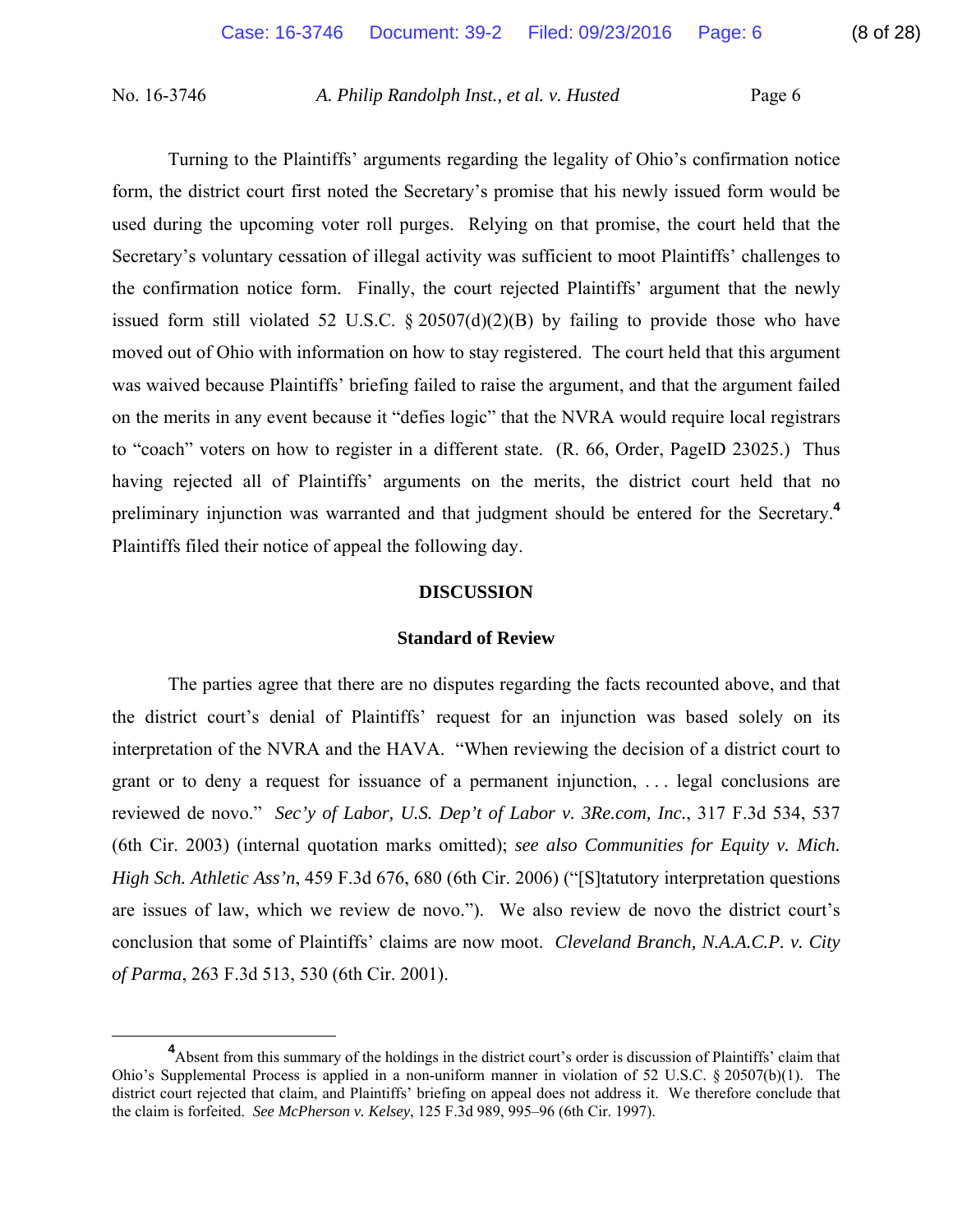### **Analysis**

### **I. Plaintiffs' Challenge to Ohio's Supplemental Process**

Congress' stated purposes in enacting the NVRA were, *inter alia*, "to establish procedures that will increase the number of eligible citizens who register to vote in elections for Federal office; ... [and] to ensure that accurate and current voter registration rolls are maintained." 52 U.S.C. § 20501(b). "These purposes counterpose two general, sometimes conflicting, mandates: To expand and simplify voter registration processes so that more individuals register and participate in federal elections, while simultaneously ensuring that voter lists include only eligible . . . voters." *Common Cause of Colo. v. Buescher*, 750 F. Supp. 2d 1259, 1274 (D. Colo. 2010). Those sometimes conflicting mandates are reflected in the language of Section 8 of the NVRA, 52 U.S.C. § 20507, which is where our analysis must begin. *See Lewis v. United States*, 445 U.S. 55, 60 (1980) ("[I]n any case concerning the interpretation of a statute the 'starting point' must be the language of the statute itself."). Importantly, Section 8's language pairs the mandate that states maintain accurate voter rolls with multiple constraints on how the states may go about doing so.

Those constraints begin with subsection (a) of Section 8, which states that "[i]n the administration of voter registration for elections for Federal office, each State shall . . . provide that the name of a registrant *may not* be removed from the official list of eligible voters *except*" under certain circumstances. 52 U.S.C. § 20507(a)(3) (emphasis added); *see also* S. Rep. No. 103-6, at 19 (1993) ("[O]ne of the guiding principles of [the NVRA is] to ensure that once registered, a voter remains on the rolls so long as he or she is eligible to vote in that jurisdiction."); H.R. Rep. No. 103-9, at 18 (1993). The Act then provides an exhaustive list of circumstances justifying removal: "criminal conviction or mental incapacity as provided by state law, the death of the registrant, or . . . a change of the registrant's residence." *U.S. Student Ass'n Found. v. Land*, 546 F.3d 373, 376 (6th Cir. 2008) (citing 42 U.S.C. § 1973gg-6(a)(3)–(4), now codified as 52 U.S.C. § 20507(a)(3)–(4)). This case concerns the final circumstance justifying removal—change of residence—which is subject to its own mandate and accompanying constraints. Subsection (a)(4) of Section 8 requires that states "conduct a general program that makes a reasonable effort to remove the names of ineligible voters from the official lists of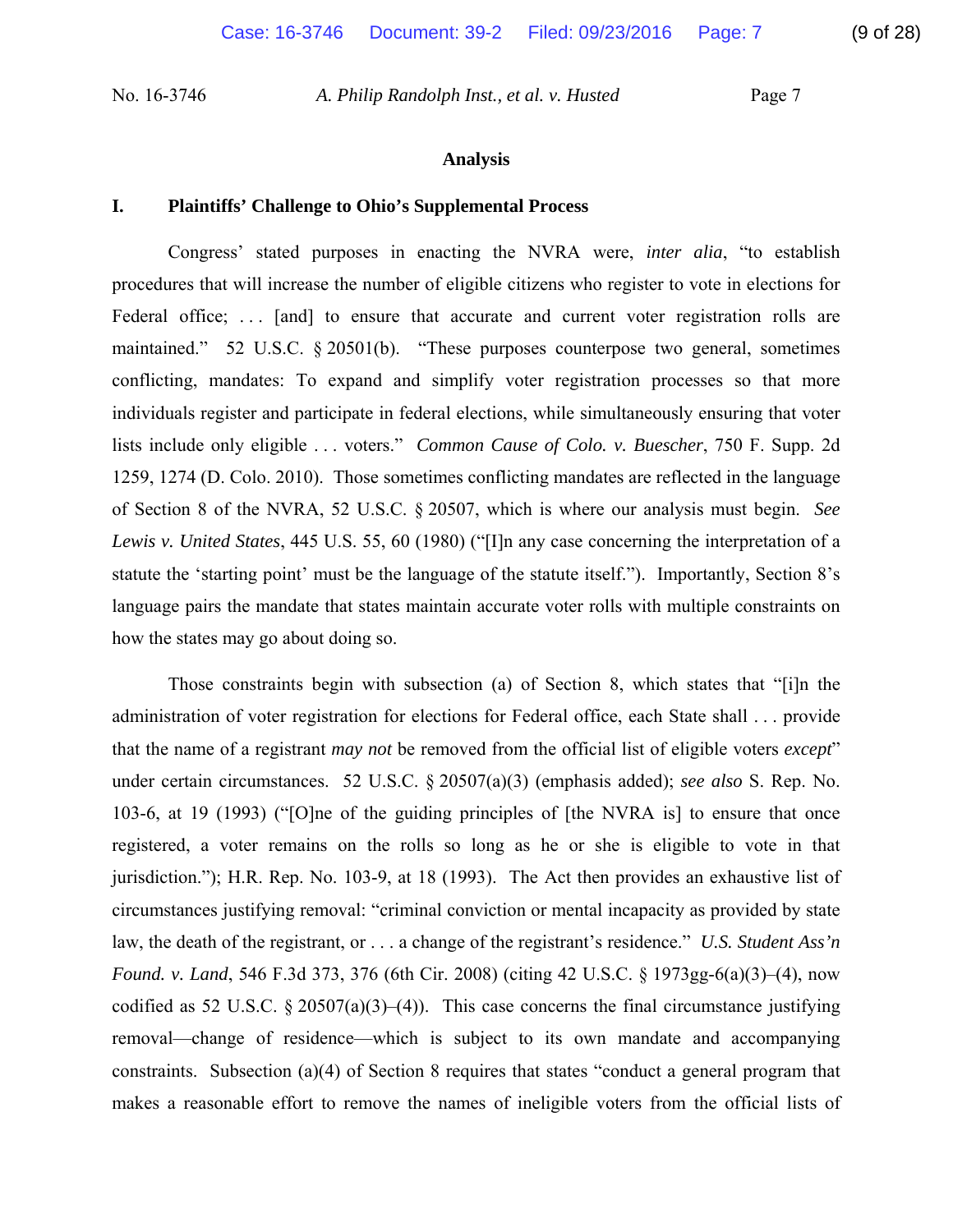eligible voters by reason of . . . a change in the residence of the registrant;" the Act thereafter specifies that any such program must be conducted "in accordance with subsections (b), (c), and (d)." 52 U.S.C.  $\S$  20507(a)(4)(B).

 Subsection (b) provides two additional constraints on states' discretion. First, all roll maintenance procedures must "be uniform, nondiscriminatory, and in compliance with the Voting Rights Act of 1965 (42 U.S.C. 1973 *et seq.*)." *Id.* § 20507(b)(1). Second, and more pertinent to this appeal, subsection (b)(2) provides that roll maintenance procedures "shall not result in the removal of the name of any person from the official list of voters registered to vote in an election for Federal office by reason of the person's failure to vote." *Id.* § 20507(b)(2). This language from subsection (b)(2) was later modified by the HAVA, which appended the following clause to the general prohibition on removal by reason of failure to vote:

. . . except that nothing in this paragraph may be construed to prohibit a State from using the procedures described in subsections (c) and (d) to remove an individual from the official list of eligible voters if the individual--

**(A)** has not either notified the applicable registrar (in person or in writing) or responded during the period described in subparagraph (B) to the notice sent by the applicable registrar; and then

**(B)** has not voted or appeared to vote in 2 or more consecutive general elections for Federal office.

*Id.* By the HAVA's own terms, however, this language is not to "be construed to authorize or require conduct prohibited under . . . or to supersede, restrict, or limit the application of . . . [the NVRA]." *Id.* § 21145(a); *see also* H.R. Rep. 107-329, at 37 (2001) (indicating that under the HAVA, "removal of those deemed ineligible must be done in a manner consistent with the [NVRA]. The procedures established by NVRA that guard against removal of eligible registrants remain in effect under this law. Accordingly, [the HAVA] leaves NVRA intact, and does not undermine it in any way.").

 Subsections (c) and (d) of Section 8 provide two final constraints on states' roll maintenance procedures. First, subsection  $(c)(2)(A)$  provides that "any program the purpose of which is to systematically remove the names of ineligible voters from the official list of eligible voters" must be completed "not later than 90 days prior to the date of a primary or general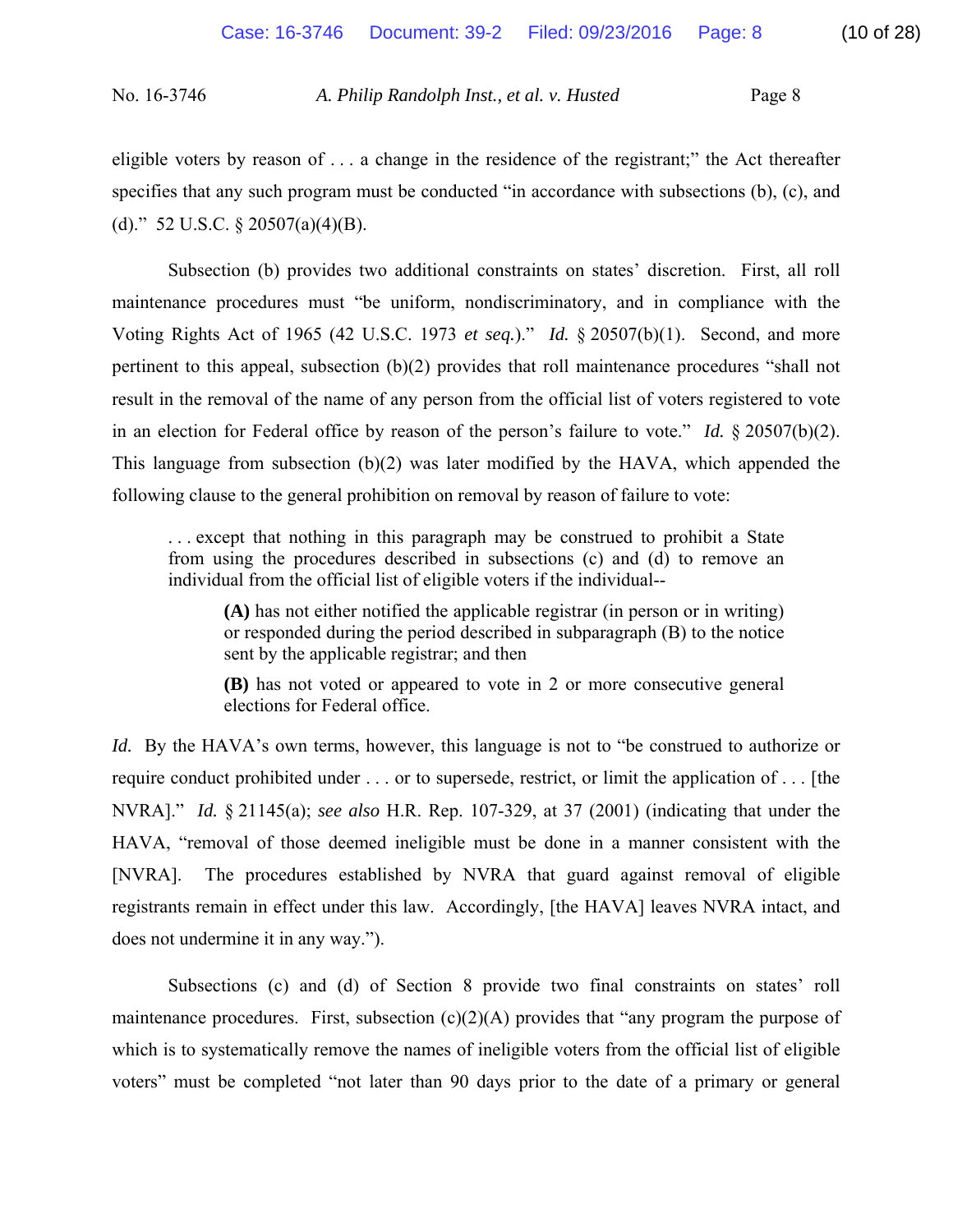election for Federal office." 52 U.S.C. § 20507(c)(2)(A). Second, subsection (d)(1) establishes that states "*shall not* remove the name of a registrant from the official list of eligible voters in elections for Federal office on the ground that the registrant has changed residence" without first subjecting the registrant to the confirmation notice procedure outlined in that subsection. *Id.* § 20507(d)(1) (emphasis added). That mandatory confirmation notice procedure is the one described above as the final step of Ohio's NCOA Process and Supplemental Process: a forwardable postage prepaid and pre-addressed form is sent to a voter, and the voter is removed from the rolls if (1) he or she does not respond to the confirmation notice or update his or her registration, *and* (2) he or she does not subsequently vote during a period of four consecutive years that includes two federal elections. *See id.* § 20507(d).

Finally, we note that in subsection  $(c)(1)$  of Section 8, Congress provided states with an example of a procedure for identifying and removing voters who had changed residence that would comply with the NVRA's mandates and accompanying constraints. That subsection provides that "[a] State *may* meet the requirement of subsection (a)(4) by establishing a program under which" voters who appear to have moved based on information contained in the NCOA database are sent subsection (d) confirmation notices. *See id.* § 20507(d)(1) (emphasis added). The parties do not dispute that Ohio's NCOA Process mirrors this so-called "safe-harbor" procedure and that the NCOA Process is thus permissible under the NVRA.

 The focus of this case, therefore, is Ohio's Supplemental Process. Specifically, Plaintiffs argue that the Supplemental Process violates the clause of subsection (b)(2)—hereinafter referred to as the "prohibition clause"—prohibiting roll maintenance processes that "result in the removal of the name of any person from the official list of voters registered to vote in an election for Federal office by reason of the person's failure to vote." *Id.* § 20507(b)(2). The Secretary responds that the Supplemental Process is permitted by the exception to subsection (b)(2)'s prohibition clause added by the HAVA—hereinafter referred to as the "except clause"—which states: ". . . except that nothing in this paragraph may be construed to prohibit a State from using the procedures described in subsections (c) and (d)." *Id.* The legality of Ohio's Supplemental Process can therefore be boiled down to two questions: whether the Process is expressly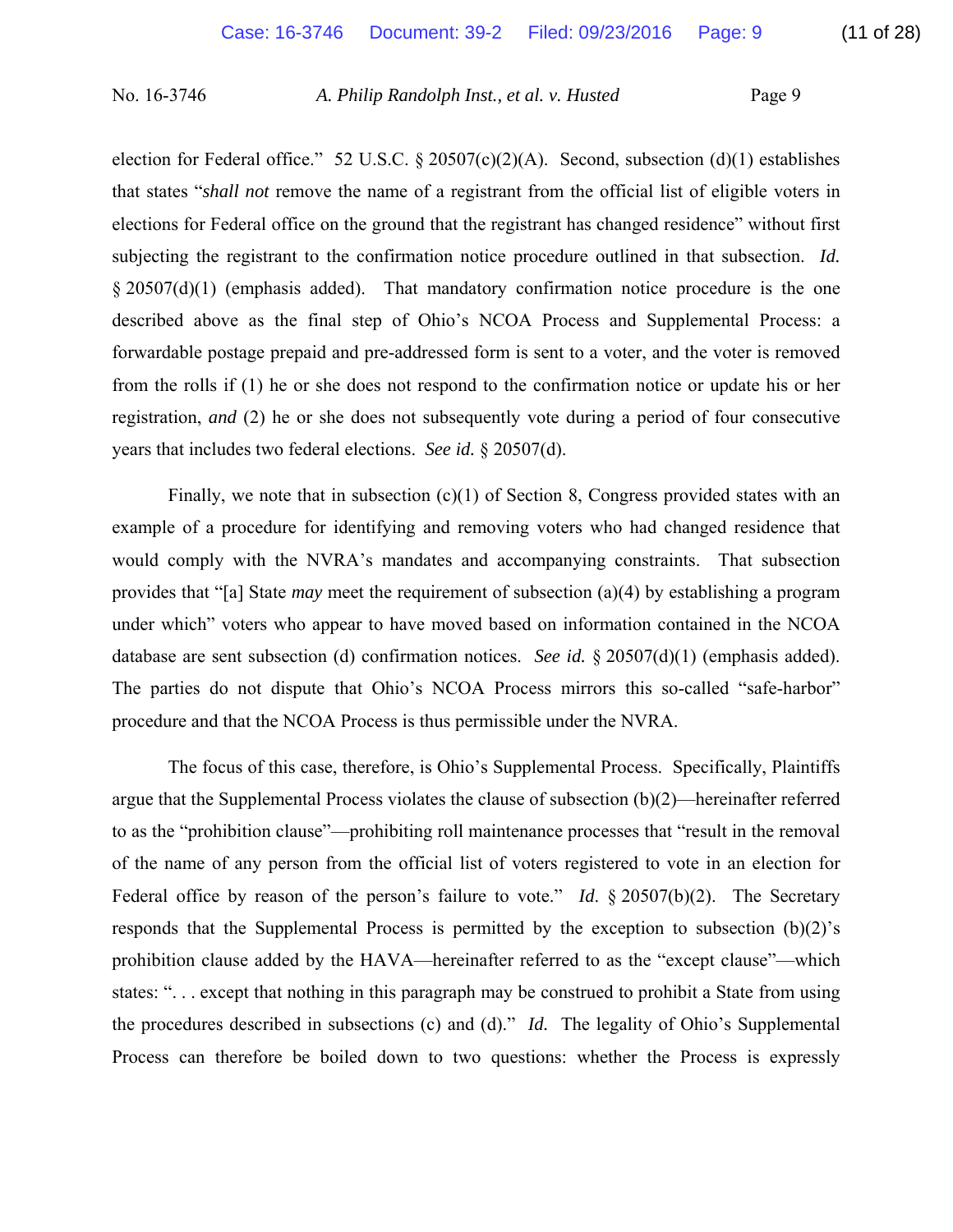permitted by subsection  $(b)(2)$ 's except clause; and, if not, whether the Supplemental Process violates that subsection's prohibition clause.

# **A. The Supplemental Process is not expressly permitted by subsection (b)(2)'s except clause**

 Turning to the first operative question, it bears repeating that the Supplemental Process fully incorporates subsection (d)'s confirmation notice procedure. Certainly, under the except clause's plain language, such incorporation is permissible even though the confirmation notice procedure itself involves consideration of a registrant's failure to vote. *See id.* § 20507(b)(2) and  $(d)(1)(B)(ii)$ . But that conclusion does not end our inquiry—the Supplemental Process does not *only* employ subsection (d)'s confirmation notice procedure. Rather, under the Supplemental Process, the confirmation notice procedure is "triggered" by a registrant's failure to engage in any "voter activity" for two years. We must therefore determine whether that trigger provision should be analyzed separately from the confirmation notice procedure, such that the trigger is subject to the prohibition clause; or, in the alternative, whether the Supplemental Process' incorporation of the confirmation notice procedure means that the entire Process—including the trigger—is permitted under the except clause.

 The Secretary advocates for the second of these two positions. He states, for example, that "[t]he language that a cancellation 'shall not result' from a 'failure to vote' 'except' when coupled with the failure to 'respond[]' to an address-confirmation inquiry authorizes the Ohio Supplemental Process." (Def.'s Br. at 27 (emphasis omitted); *see also id.* at 41.) The operative language in this argument is the phrase "when coupled with," by which the Secretary implies that a process resulting in removal by reason of failure to vote is nevertheless permitted by the except clause so long as it is "coupled with" the procedures outlined in subsection (d). We note, however, that neither the phrase "when coupled with," nor any comparable language, appears in the except clause's text.**<sup>5</sup>** *See* 52 U.S.C. § 20507(b)(2). The Secretary's argument is therefore

**<sup>5</sup>** <sup>5</sup>In a similar vein, the Secretary asserts that the except clause "authorizes removals that follow the procedures in subsections (c) and (d)." (Def.'s Br. at 27 (emphasis omitted).) This argument again adds language to the except clause, which does not authorize all "*removals that follow* the procedures in subsections (c) and (d)" (*id.* (emphasis added)); rather, the clause simply permits states to "us[e] the procedures" in those subsections. *See* 52 U.S.C. § 20507(b)(2).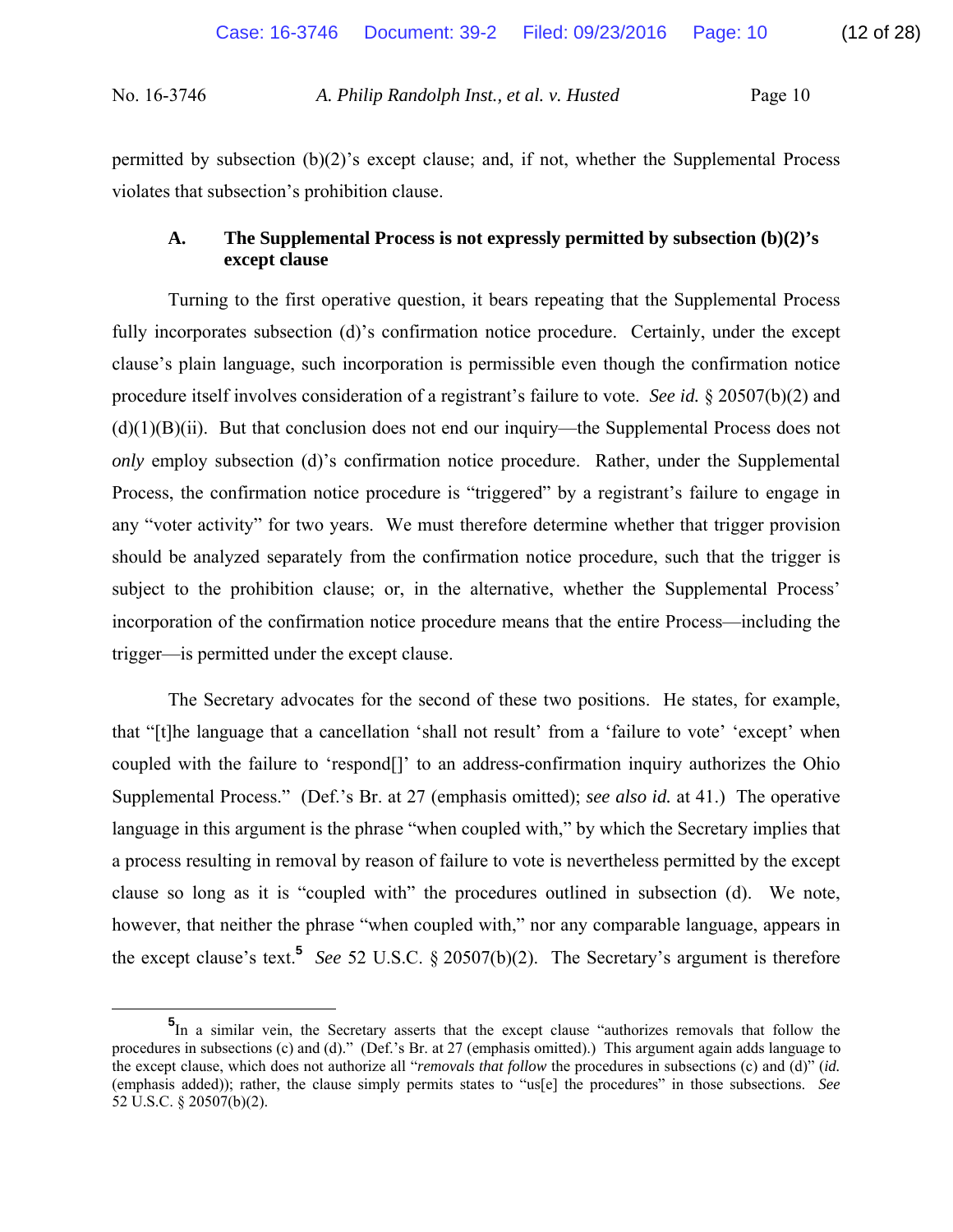flawed insofar as it requires us to "read<sup>[]</sup> a phrase into the statute when Congress has left it out." *Keene Corp. v. United States*, 508 U.S. 200, 208 (1993).

 Moreover, the Secretary's reading of the except clause would require us to ignore the traditional rule of statutory construction dictating that exceptions to a statute's general rules be construed narrowly. *Comm'r of Internal Revenue v. Clark*, 489 U.S. 726, 739 (1989) ("In construing [statutes] in which a general statement of policy is qualified by an exception, we usually read the exception narrowly in order to preserve the primary operation of the provision."); *Detroit Edison Co. v. Sec. & Exch. Comm'n*, 119 F.2d 730, 739 (6th Cir. 1941) ("Provisos and exceptions in statutes must be strictly construed and limited to objects fairly within their terms, since they are intended to restrain or except that which would otherwise be within the scope of the general language."); *see also* 2A Norman J. Singer, *Statutes and Statutory Construction* § 47:11, at 246–47 (6th ed. 2000) ("Subsidiary clauses which limit the generality of a rule are narrowly construed, as they are considered exceptions."). Contrary to that general rule, the Secretary would have us adopt an expansive interpretation of the except clause under which states can not only "us[e] the procedures described in subsections (c) and (d)," 52 U.S.C. § 20507(b)(2); rather, under the Secretary's interpretation, use of those procedures would render states' processes completely immune to the general rule that the except clause modifies. We decline to adopt this interpretation, and instead err on the side of giving maximum effect to the prohibition clause's general rule. *See, e.g.*, Singer, *supra*, § 47:11, at 250–51 ("[W]here a general provision in a statute has certain limited exceptions, all doubts should be resolved in favor of the general provision rather than the exceptions.").

 Further counseling against the Secretary's interpretation is the fact that reading "when coupled with" into the except clause would reduce the prohibition clause to mere surplusage. That is because the plain language of subsection  $(d)(1)$  provides that processes for removing voters based on change in residence *must* incorporate subsection (d)'s confirmation notice procedure. *See* 52 U.S.C. § 20507(d)(1). In other words, it is *required* that such processes be "coupled with" subsection (d)'s procedure. Thus, under the Secretary's interpretation, subsection (b)(2)'s prohibition clause would serve no purpose because all state procedures would necessarily be permitted by the except clause by virtue of their (mandatory) incorporation of the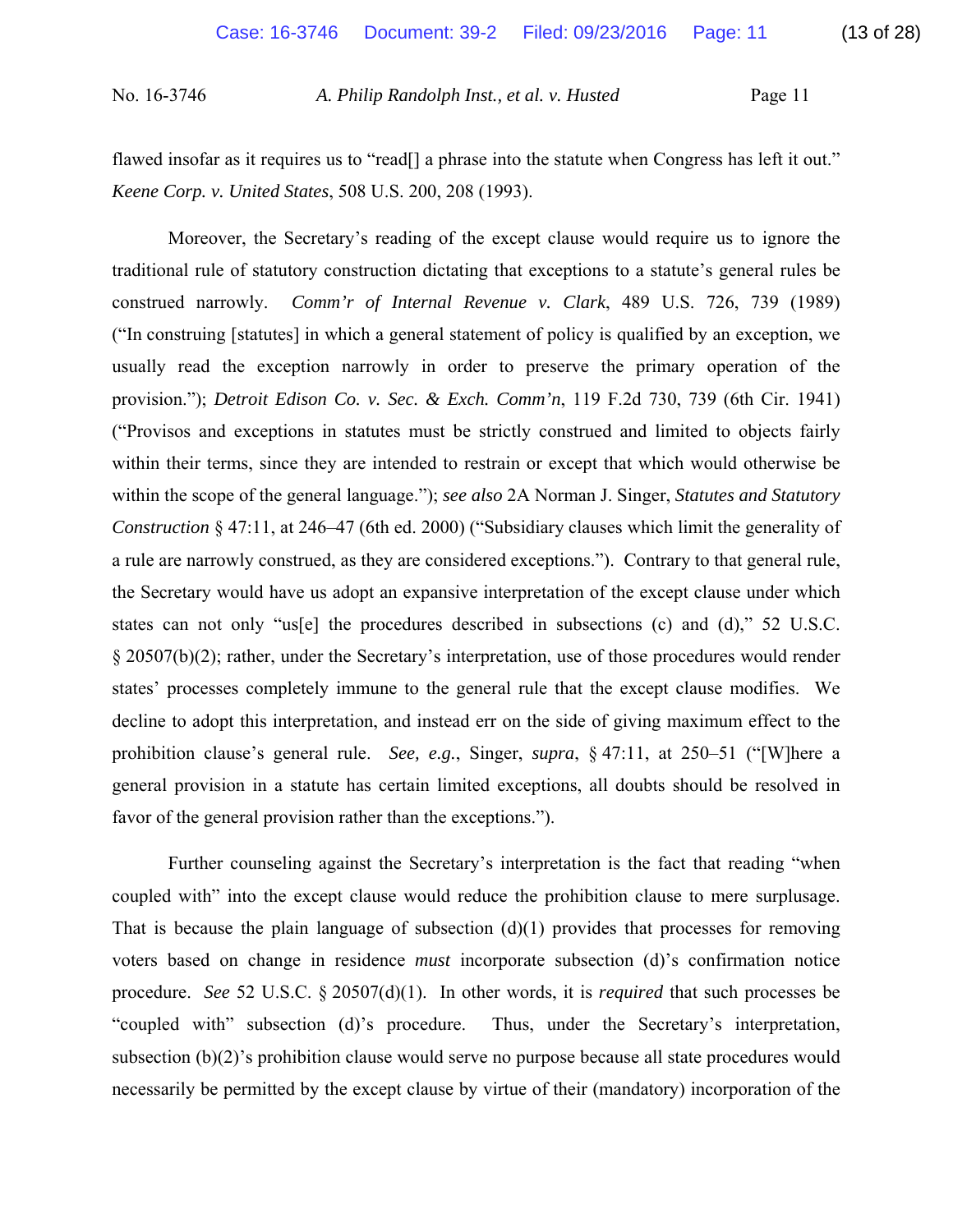confirmation notice procedure. This reading of the NVRA would contravene the Supreme Court's repeated insistence that "a statute should be construed so that effect is given to all its provisions, so that no part will be inoperative or superfluous." *Clark v. Rameker*, 134 S. Ct. 2242, 2248 (2014) (quoting *Corley v. United States*, 556 U.S. 303, 314 (2009)).

 The Secretary responds that his interpretation does not reduce the prohibition clause to surplusage because when read together, the prohibition and except clauses constitute a single "belt-and-suspenders" rule that merely "explains what is permitted and what is prohibited by describing both sides of the same coin." (Def.'s Br. at 49 (citing *TMW Enter., Inc. v. Fed. Ins. Co.*, 619 F.3d 574, 577 (6th Cir. 2010)).) In other words, the Secretary would have us hold that subsection (b)(2) only prohibits processes that do not incorporate the confirmation notice procedure, and that the except clause simply reinforces that prohibition by expressly "permitt[ing]" use of the confirmation notice and safe-harbor procedures. (*Id.*) But this argument once again ignores the fact that subsection (d)(1) already mandates that "[a] State *shall not* remove the name of a registrant from the official list of voters" without performing the confirmation notice procedure. 52 U.S.C. § 20507(d)(1) (emphasis added). We decline to read subsection  $(b)(2)$  as a mere reiteration of that mandate. Perhaps more importantly, we find that the Secretary's "belt-and-suspenders" argument ignores the NVRA's plain language: subsection (b)(2)'s clauses are not written as alternative presentations of the same rule; rather, those clauses explicitly establish a general rule with a proviso. *See id.* § 20507(b)(2).

 The Secretary also argues that the Senate and House reports accompanying the NVRA justify his interpretation of the except clause. Those reports both state, in pertinent part:

Almost all states now employ some procedure for updating lists at least once every two years, though practices may vary somewhat from county to county. About one-fifth of the states canvass all voters on the list. The rest of the states do not contact all voters, but instead target only those who did not vote in the most recent election (using not voting as an indication that an individual might have moved). Of these, only a handful of states simply drop the non-voters from the list without notice. These states could not continue this practice under [the NVRA].

S. Rep. No. 103-6, at 46 (1993); H.R. Rep. No. 103-9, at 30 (1993). This passage in the reports, the Secretary argues, suggests that subsection  $(b)(2)$ 's prohibition is intended to invalidate only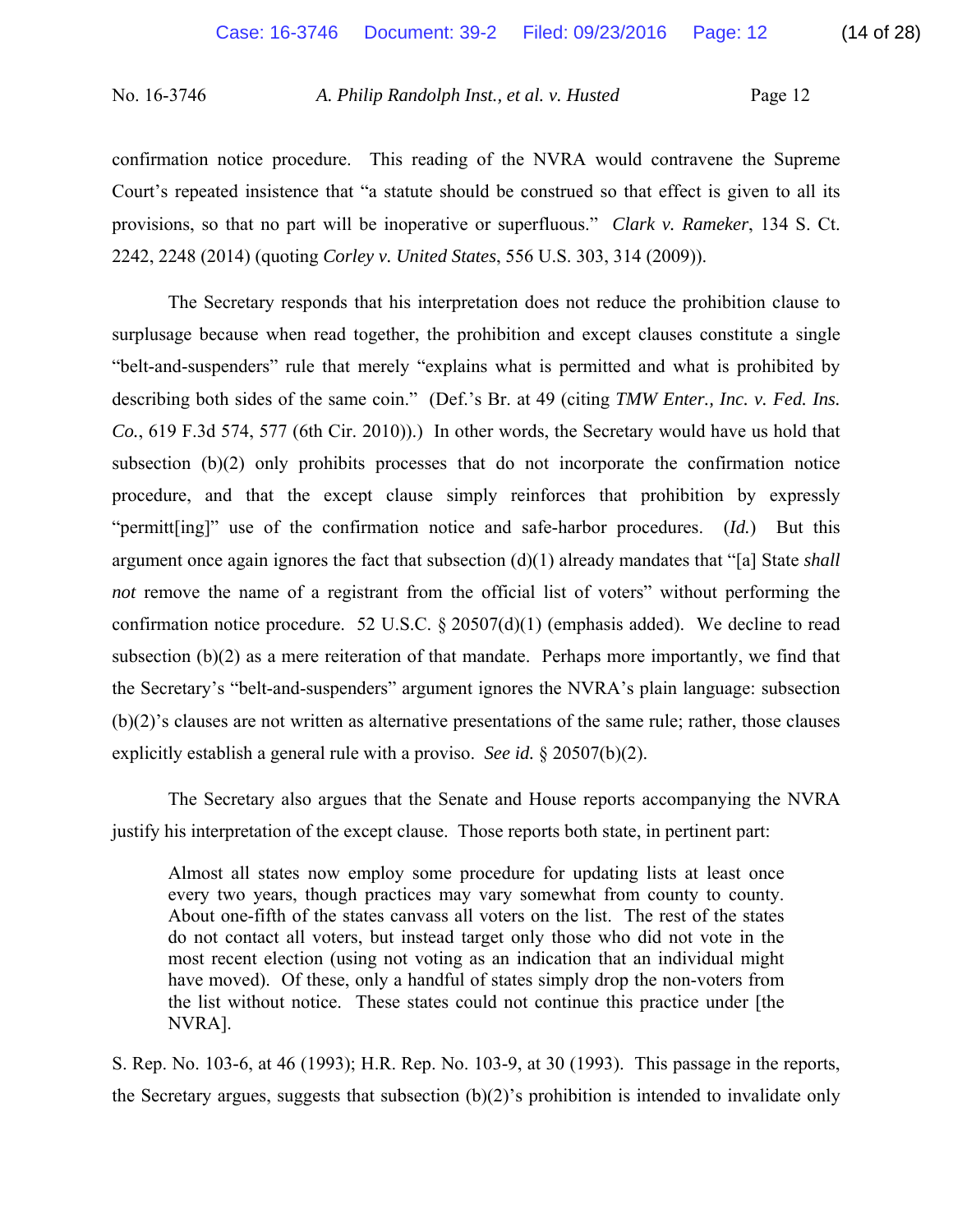those state processes that "simply drop the non-voters from the list without notice." *Id.* Thus, the argument goes, the reports indicate that the except clause permits any process that incorporates subsection (d)'s confirmation notice procedure.

 This argument is problematic for at least two reasons. First, we may only look to the legislative history of a statute to "explain the meaning and purpose of a provision whose text is genuinely ambiguous." *Sherfel v. Newson*, 768 F.3d 561, 569 (6th Cir. 2014). As discussed above, the unambiguous language of Section 8 requires rejecting the Secretary's interpretation, lest we be forced to simultaneously write new language into, and essentially excise language out of, the NVRA. But even if we did conclude that the NVRA's language is ambiguous, we would find little solace in the even more ambiguous language of the congressional reports on which the Secretary relies. *Cf. Exxon Mobil Corp. v. Allapattah Servs., Inc.*, 545 U.S. 546, 568 (2005) ("[L]egislative history is itself often murky, ambiguous, and contradictory."). Not only is the above-quoted passage from the congressional reports internally unclear as to which of the practices described therein is prohibited under the NVRA, the passage does not purport to provide an exhaustive list of processes that subsection (b)(2) was designed to prohibit. *See* H.R. Rep. No. 103-9, at 30 (1993); S. Rep. No. 103-6, at 46 (1993).

 Based on the above, we reject the Secretary's contention that the Supplemental Process' incorporation of subsection (d)'s confirmation notice procedure means that the entire Supplemental Process is automatically permitted under the except clause. That interpretation of the NVRA would require us to improperly ignore "the language and design of the statute as a whole." *Nat'l Air Traffic Controllers Ass'n v. Sec'y of Dep't of Transp.*, 654 F.3d 654, 657 (6th Cir. 2011) (quoting *United States v. Parrett*, 530 F.3d 422, 429 (6th Cir. 2008)). We further conclude that the only reasonable reading of the NVRA is that any part of a state's roll maintenance process that does not mimic the expressly permitted procedures outlined in subsections (c) or (d)—in this case, the Supplemental Process' two-year "trigger" provision—is subject to subsection (b)(2)'s prohibition clause.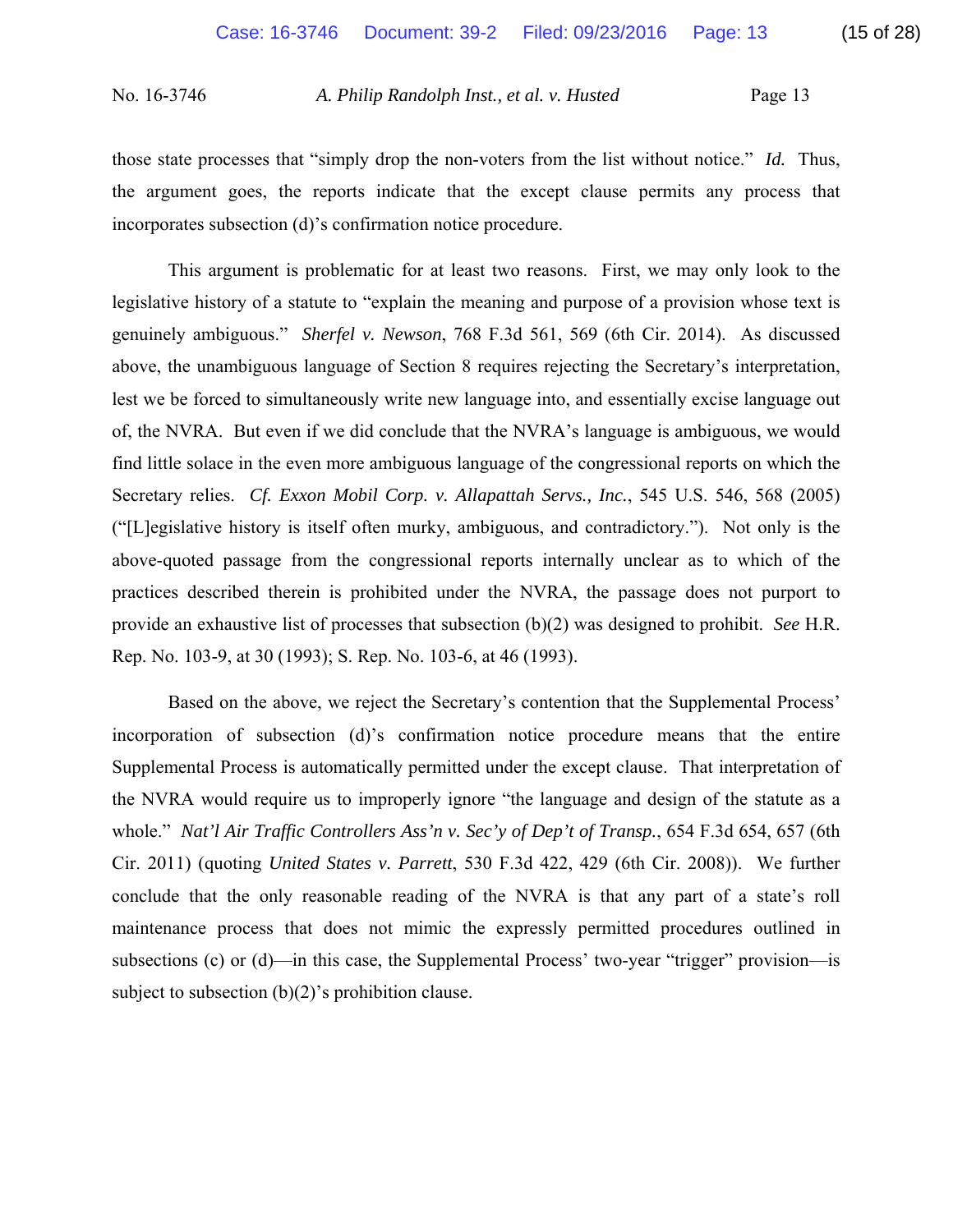## **B. The Supplemental Process violates subsection (b)(2)'s prohibition clause**

 Having concluded that we must focus our analysis on the Supplemental Process' twoyear trigger provision, we turn to the second dispositive question in this case: whether that trigger provision "*result*[*s*]" in removal by reason of failure to vote. 52 U.S.C. § 20507(b)(2) (emphasis added). We typically "proceed from the understanding that unless otherwise defined, statutory terms are generally interpreted in accordance with their ordinary meaning." *Sebelius v. Cloer*, 133 S. Ct. 1886, 1893 (2013) (internal brackets and quotation marks omitted) (quoting *BP Am. Prod. Co. v. Burton*, 549 U.S. 84, 91 (2006)). "Webster's dictionary defines 'result' as 'to proceed or arise as a consequence, effect, or conclusion.'" *Pension Trust Fund for Operating Eng'rs v. Fed. Ins. Co.*, 307 F.3d 944, 952 (9th Cir. 2002). In this case, the Supplemental Process' trigger provision explicitly uses a person's failure to engage in any "voter activity" which includes voting—for two years as the "trigger" for sending a confirmation notice. Under the ordinary meaning of "result," the Supplemental Process would violate the prohibition clause because removal of a voter "proceed[s] or arise[s] as a consequence" of his or her failure to vote. *Id.*

As noted by the Secretary and the district court, however, subsection  $(b)(2)$ 's prohibition clause appears to have been given a more narrow interpretation by the HAVA. Passed in 2002, the HAVA created an "independent . . . requirement [that states] maintain an accurate list of eligible voters." *Colón-Marrero v. Vélez*, 813 F.3d 1, 13 (1st Cir. 2016). In connection with that requirement, the HAVA requires states to implement

[a] system of file maintenance that makes a reasonable effort to remove registrants who are ineligible to vote from the official list of eligible voters. Under such system, consistent with the National Voter Registration Act of 1993 ([52 U.S.C. § 20501] et seq.), registrants who have not responded to a notice and who have not voted in 2 consecutive general elections for Federal office shall be removed from the official list of eligible voters, except that no registrant may be removed *solely* by reason of a failure to vote.

52 U.S.C. § 21083(a)(4)(A) (emphasis added). This section of the HAVA, the Secretary argues, restates the NVRA's prohibition and except clauses "in slightly different words" (Def.'s Br. at 32), and in so doing suggests that subsection  $(b)(2)$ 's prohibition on consideration of failure to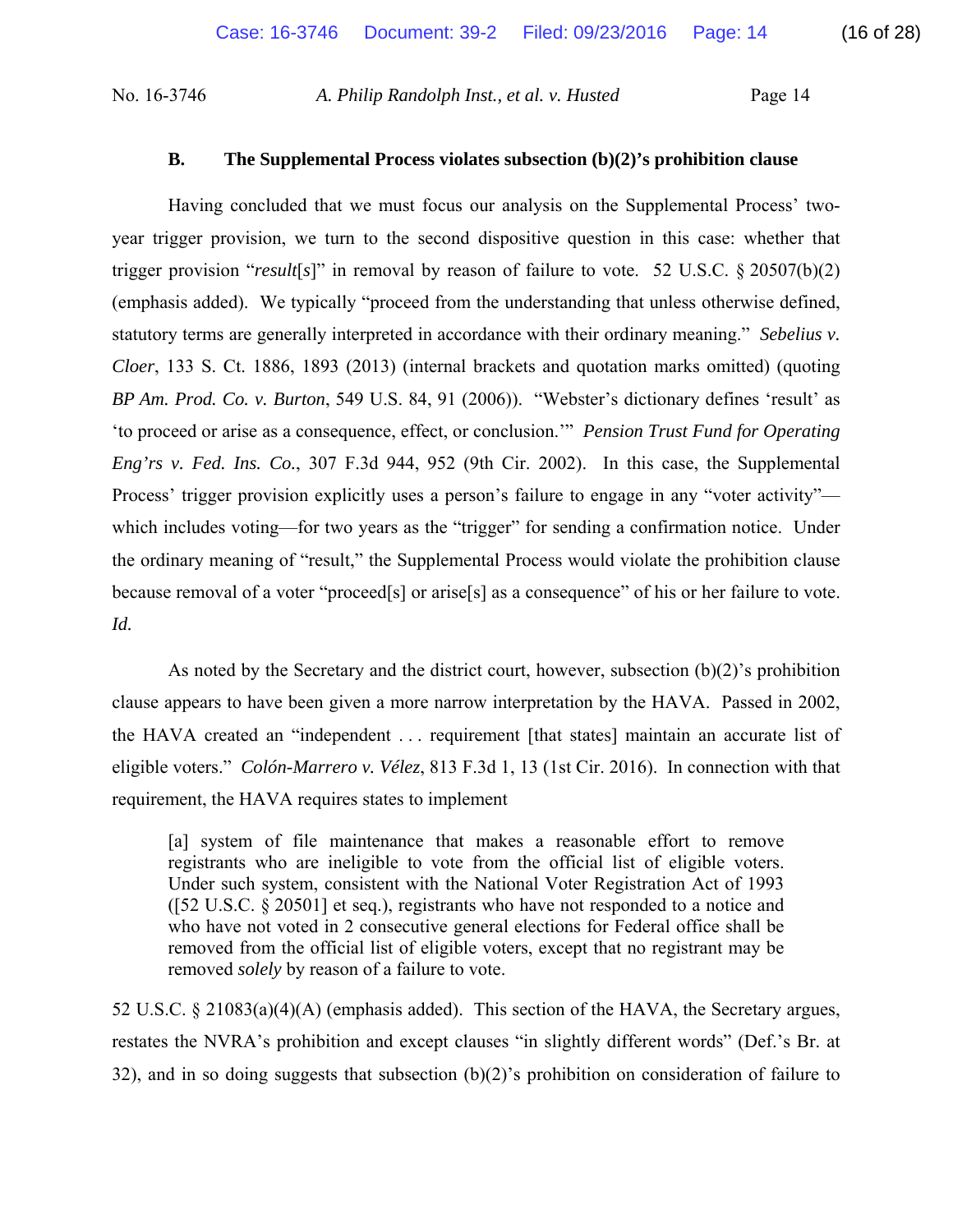vote only operates to prohibit state processes that remove registrants from the rolls "solely" by reason of their failure to vote.

 In the end, however, this language from the HAVA does not change our analysis because operation of the Supplemental Process' trigger is ultimately based "solely" on a person's failure to vote. This is so, notwithstanding the fact that the Supplemental Process includes voting as one of several types of "voter activity" in which a voter must fail to engage in order to trigger the sending of a confirmation notice. We must assume not only that Congress intended the prohibition clause to play some role in the NVRA's statutory scheme, *see Clark*, 134 S. Ct. at 2248, but also that Congress intended the prohibition to be more than a paper tiger. But the clause would have no teeth at all if states could circumvent it by simply including "voting" in a disjunctive list of activities in which a registrant must fail to engage in order to "trigger" the confirmation notice procedure. In more concrete terms, a state cannot avoid the conclusion that its process results in removal "solely by reason of a failure to vote," 52 U.S.C. § 21083(a)(4), by providing that the confirmation notice procedure is triggered by a registrant's failure either to vote *or* to climb Mt. Everest *or* to hit a hole-in-one.

 For his part, the Secretary reiterates that the Supplemental Process incorporates subsection (d)'s requirement that the voter must fail to respond to a confirmation notice before that voter can be removed from the rolls. He thereafter argues that the Process' incorporation of that failure-to-respond requirement insures that voters are never removed "solely" for failure to vote. But this argument merely rehashes the one we rejected above—that a state's process for identifying and removing voters who have changed residence comports with subsection (b)(2)'s prohibition clause so long as it incorporates subsection (d)'s confirmation notice procedure. This interpretation of the NVRA would render the prohibition clause entirely superfluous because subsection (d)(1) already requires states to use the confirmation notice procedure. *See* 52 U.S.C. § 20507(d)(1). Once again, we decline "to adopt an interpretation of a congressional enactment which renders superfluous another portion of that same law." *United States v. Jicarilla Apache Nation*, 564 U.S. 162, 185 (2011).

 Finally, we note that the parties' arguments and the district court's order raise two additional questions: (1) whether processes for identifying and removing from the rolls voters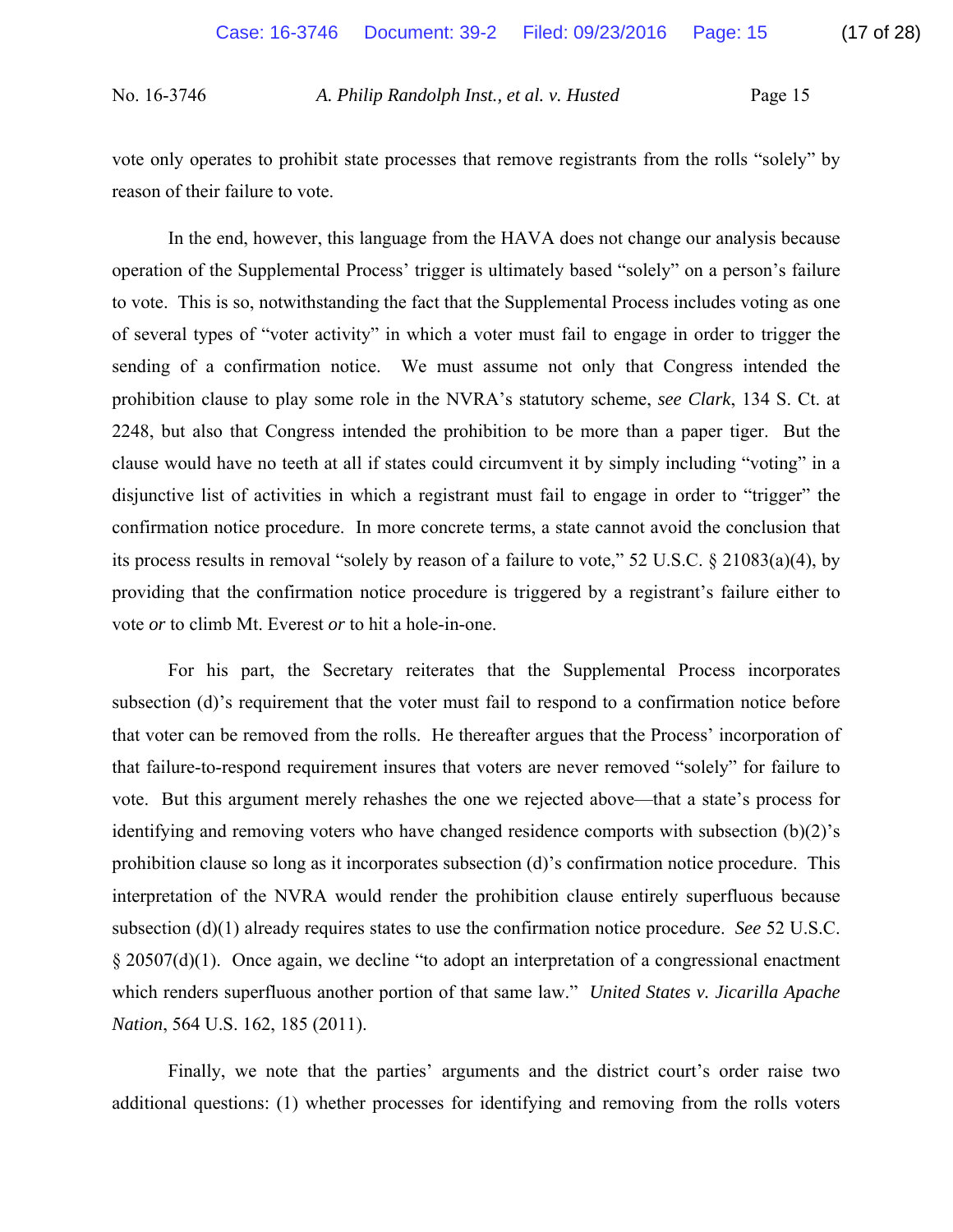who have changed residence *must* have provisions that "trigger" subsection (d)'s confirmation notice procedure; and (2) what the NVRA and the HAVA have to say, if anything, about the form such "triggers" can or cannot take. While these questions are undoubtedly important, we need not answer them in order to hold that Ohio's Supplemental Process is impermissible under the NVRA. Regardless of whether "trigger" provisions are required, and regardless of what forms such "triggers" can or cannot take, it is clear that the Supplemental Process *does* include a trigger, and that that trigger constitutes perhaps the plainest possible example of a process that "result[s] in" removal of a voter from the rolls by reason of his or her failure to vote. 52 U.S.C. § 20507(d)(2). We therefore hold that Ohio's Supplemental Process violates Section 8, subsection (b)(2) of the NVRA.

### **II. Plaintiffs' Challenge to Ohio's Confirmation Notice Form**

 Below, the district court held: (1) that Plaintiffs' challenges to Ohio's confirmation notice form were mooted by the Secretary's adoption of a new form that addressed all but one of Plaintiffs' concerns; and (2) that Plaintiffs' remaining challenge to the form—that it fails to provide out-of-state voters with information on how to remain registered—is not supported by Section 8's statutory language.**<sup>6</sup>** We address these holdings in turn.

### **A. Mootness**

 Claims become moot "when the issues presented are no longer 'live' or the parties lack a legally cognizable interest in the outcome." *Cty. of Los Angeles v. Davis*, 440 U.S. 625, 631 (1978) (quoting *Powell v. McCormack*, 395 U.S. 486, 496 (1969)). Generally, "voluntary cessation of allegedly illegal conduct does not deprive the tribunal of power to hear and determine the case, *i.e.*, does not make the case moot." *Id.* (quoting *United States v. W. T. Grant* 

**<sup>6</sup>** On appeal, the Secretary reiterates these arguments, but adds that Plaintiffs no longer have standing to bring their remaining challenge to the notice form because they have not shown that either they or their members have moved out of state—i.e., that they have been injured by the form's failure to provide registration information to out-of-state movers. This standing argument, however, is merely a mootness argument presented in another form. *Cf. Cleveland Branch, N.A.A.C.P.*, 263 F.3d at 525 ("[S]tanding concerns only whether a plaintiff has a viable claim that a defendant's unlawful conduct was occurring at the time the complaint was filed, . . . while mootness addresses whether that plaintiff continues to have an interest in the outcome of the litigation." (citation and internal quotation marks omitted)). The Secretary does not dispute that Plaintiffs had standing to challenge the confirmation notice form at the outset of this litigation. We therefore do not address the Secretary's standing argument further.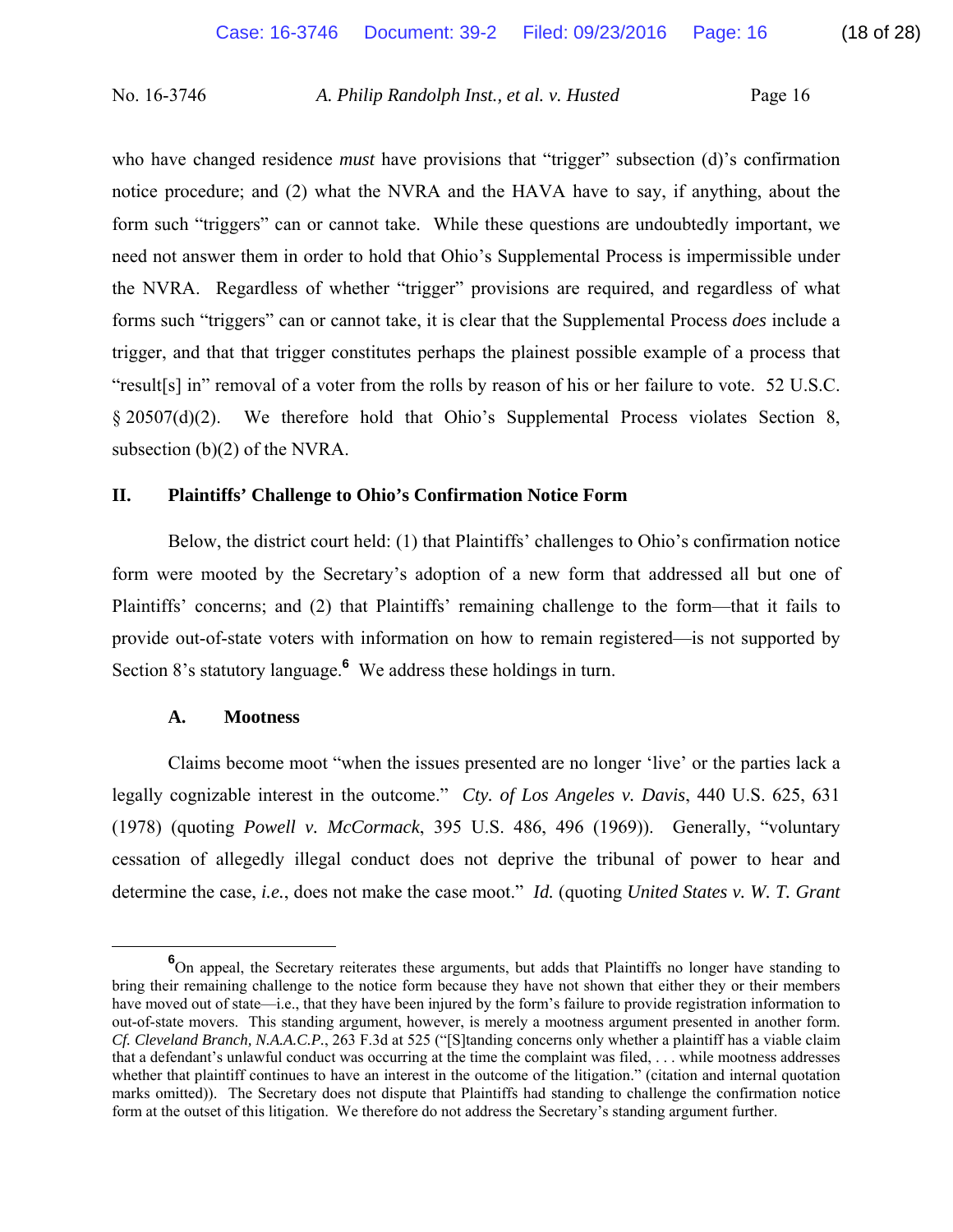*Co.*, 345 U.S. 629, 632 (1953)). However, a narrow exception to that general rule exists in cases where a defendant claiming that its voluntary compliance moots a case successfully carries "the formidable burden of showing that it is absolutely clear the allegedly wrongful behavior could not reasonably be expected to recur." *Friends of the Earth, Inc. v. Laidlaw Envtl. Servs. (TOC), Inc.*, 528 U.S. 167, 190 (2000); *see also Davis*, 440 U.S. at 631 (holding that voluntary cessation can render an issue moot if "there is no reasonable expectation . . . that the alleged violation will recur" (citation and internal quotation marks omitted)). We have stated that it is a "rare instance" in which this standard will be met. *League of Women Voters of Ohio v. Brunner*, 548 F.3d 463, 473 (6th Cir. 2008).

 The Secretary argues that because he is a governmental actor, we should defer to his assurances that his recent changes to the confirmation notice form are permanent. Although it is true that "cessation of the allegedly illegal conduct by government officials has been treated with more solicitude by the courts than similar action by private parties," *Mosley v. Hairston*, 920 F.2d 409, 415 (6th Cir. 1990) (quoting *Ragsdale v. Turnock*, 841 F.2d 1358, 1365 (7th Cir. 1988)), such solicitude does not carry much of an official's burden of demonstrating that "there is no reasonable expectation . . . that the alleged violation will recur," *Davis*, 440 U.S. at 631. Indeed, the Supreme Court has declined to defer to a governmental actor's voluntary cessation, even where that cessation occurred pursuant to legislative process. *See City of Mesquite v. Aladdin's Castle, Inc.*, 455 U.S. 283, 289 (1982) ("[T]he city's repeal of the objectionable language would not preclude it from reenacting precisely the same provision if the District Court's judgment were vacated."); *see also League of Women Voters of Ohio*, 548 F.3d at 474 ("It is hard to see how the voluntary passage of legislation or issuance of directives can moot claims such as these." (footnote omitted)).

 Nevertheless, apparently relying on such solicitude, the district court held that Plaintiffs' claims were moot because "[t]here is no evidence to suggest that the Defendant does not plan to use this Revised Notice in 2016 or at any other point in the future." (R. 66, PageID 23024.) We note as an initial matter, however, that this holding gets it backwards: Plaintiffs were not required to produce evidence suggesting that the Secretary planned on reengaging in the allegedly illegal behavior after resolution of the case. *See Laidlaw*, 528 U.S. at 190. Rather, it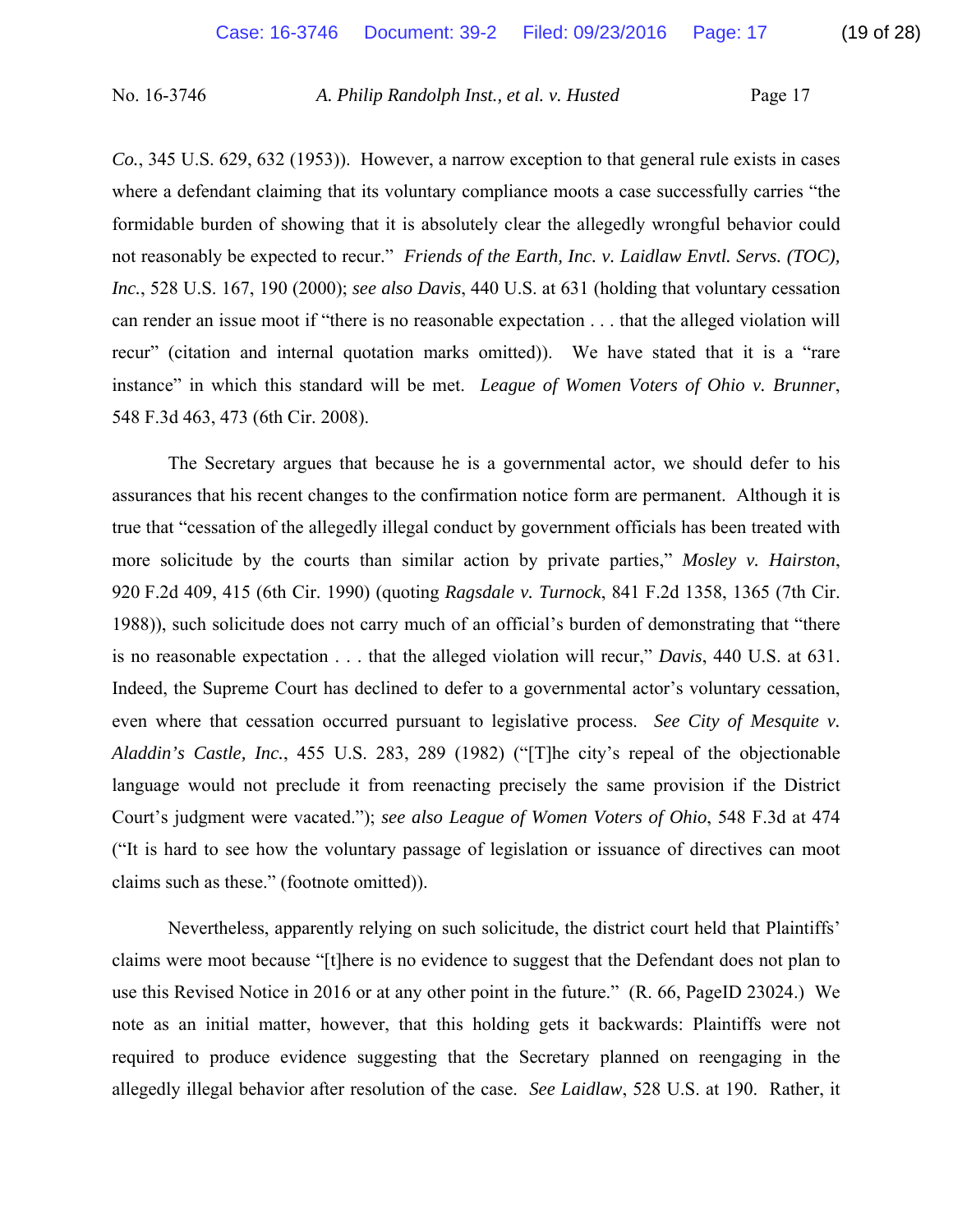was—and remains—the Secretary's "formidable burden" of "showing that it is absolutely clear the allegedly wrongful behavior could not reasonably be expected to recur." *Id.* The Secretary has failed to meet that burden in this case.

 To begin, the new confirmation notice form was issued pursuant to the Secretary's "directive," rather than any legislative process. Thus, this is not a case in which reversing the cessation would be particularly burdensome. *Cf. Bench Billboard Co. v. City of Cincinnati*, 675 F.3d 974, 982 (6th Cir. 2012) (holding that the relevant issue was mooted by the defendant municipality's ordinance that was "years in the making"). Indeed, it appears from the record that the confirmation notice form is revised on a relatively frequent basis—at least four times in the last nine years, not counting the most recent revision. And because the Ohio Secretary of State is an elected official, there remains a distinct possibility that a future Secretary will be less inclined to maintain the confirmation notice in its current form. Finally, we note that the circumstances of the Secretary's issuance of the new form do not inspire confidence in his assurances regarding the likelihood of recurrence—he issued that new form on the same day as the parties' final merits briefs were due before the district court, attaching the form as an exhibit to his brief and only then presenting his mootness argument. This fact makes the Secretary's voluntary cessation appear less genuine. *See id.* (noting that the defendant municipalities' voluntary cessation "appear[ed] genuine").

 Given these facts, we conclude that the Secretary has not carried his burden of showing that it is "absolutely clear the allegedly wrongful behavior could not reasonably be expected to recur." *Laidlaw*, 528 U.S. at 190. Plaintiffs' challenges to the confirmation notice therefore have not been rendered moot by the new form. Even if we felt differently about the possibility of recurrence, however, that alone would not render Plaintiffs' request for an injunction moot. A claim becomes moot only if "interim relief or events have completely and irrevocably eradicated the effects of the alleged violation." *Davis*, 440 U.S. at 631; *see also Ragsdale*, 841 F.2d at 1365 (noting that an issue is moot only if "there are no remaining effects of the alleged violation"). As Plaintiffs note, the Secretary's newly-issued form does nothing to correct the fact that Ohio has, for years, been removing voters from the rolls because they failed to respond to forms that are blatantly non-compliant with the NVRA. Thus, in any event, the new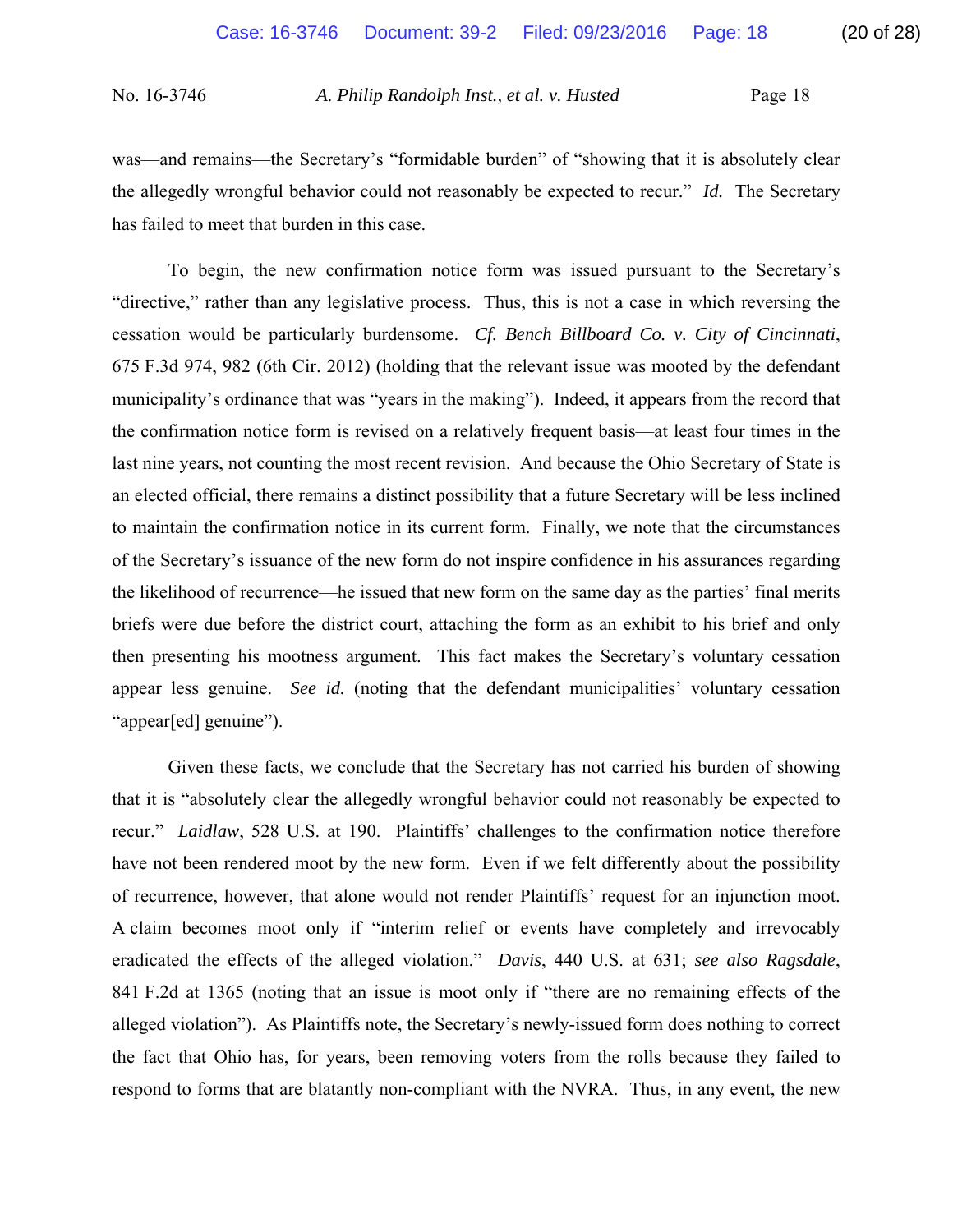form could not render all of Plaintiffs' claims for relief moot. *Cf. Anderson v. Spear*, 356 F.3d 651, 655 (6th Cir. 2004) ("As is readily apparent, the action of the legislature suspending the operation of certain provisions of the campaign law [in 2003] does not eliminate the case or controversy which existed by the operation of those laws in 1999.").

## **B. Merits**

 The final question before us concerns the merits of Plaintiffs' remaining challenge to the newly issued confirmation notice form. Plaintiffs argue that the form does not comply with the NVRA's mandate, contained in subsection  $(d)(2)(B)$  of Section 8, that "[i]f the registrant has changed residence to a place outside the registrar's jurisdiction in which the registrant is registered," any confirmation notice sent to that voter must provide "information concerning how the registrant can continue to be eligible to vote." 52 U.S.C.  $\S 20507(d)(2)(B)$ . Plaintiffs assert that the newly issued form violates this provision because it does not provide Ohio registrants who have moved out of state with information on how to re-register in their new state.**<sup>7</sup>** This requirement could be satisfied, Plaintiffs contend, by simply modifying the confirmation notice to direct the recipient to the Federal Election Assistance Commission's website, on which the recipient will find "instructions and guidance for voter registration in all states." (Pls.' Br. at 44 n.15.)

 Below, the district court held that it "defies logic that the NVRA would saddle the various secretaries of state (or their equivalents) with the onerous burden of coaching out-of-state residents through the registration process in their new states of residence." (R. 66, PageID 23025.) In support of this assertion, the court noted that the subsection on which Plaintiffs' argument is based provides that states must supply registrants with information on how to "*continue*" to be eligible to vote. (*Id.* (quoting 52 U.S.C. § 20507(d)(2)(B)).) Without much additional analysis, the district court proclaimed that the word "continue" necessarily means "continue to vote within that State—not register in another state." (*Id.*) The Secretary's

**<sup>7</sup> 7** Below, the district court concluded that this argument was waived because "Plaintiffs ... raised this argument for the first time in their Reply brief." (R. 66, PageID 23024.) This was error; Plaintiffs' motion for summary judgment explicitly argued that Ohio's confirmation notice forms "do[] not tell people who have moved out of the state how they can register in their new state." (R. 39, Pls.' Mot. for Summ. J., PageID 1407 (citing 52 U.S.C. § 20507(d)(2)(B)).)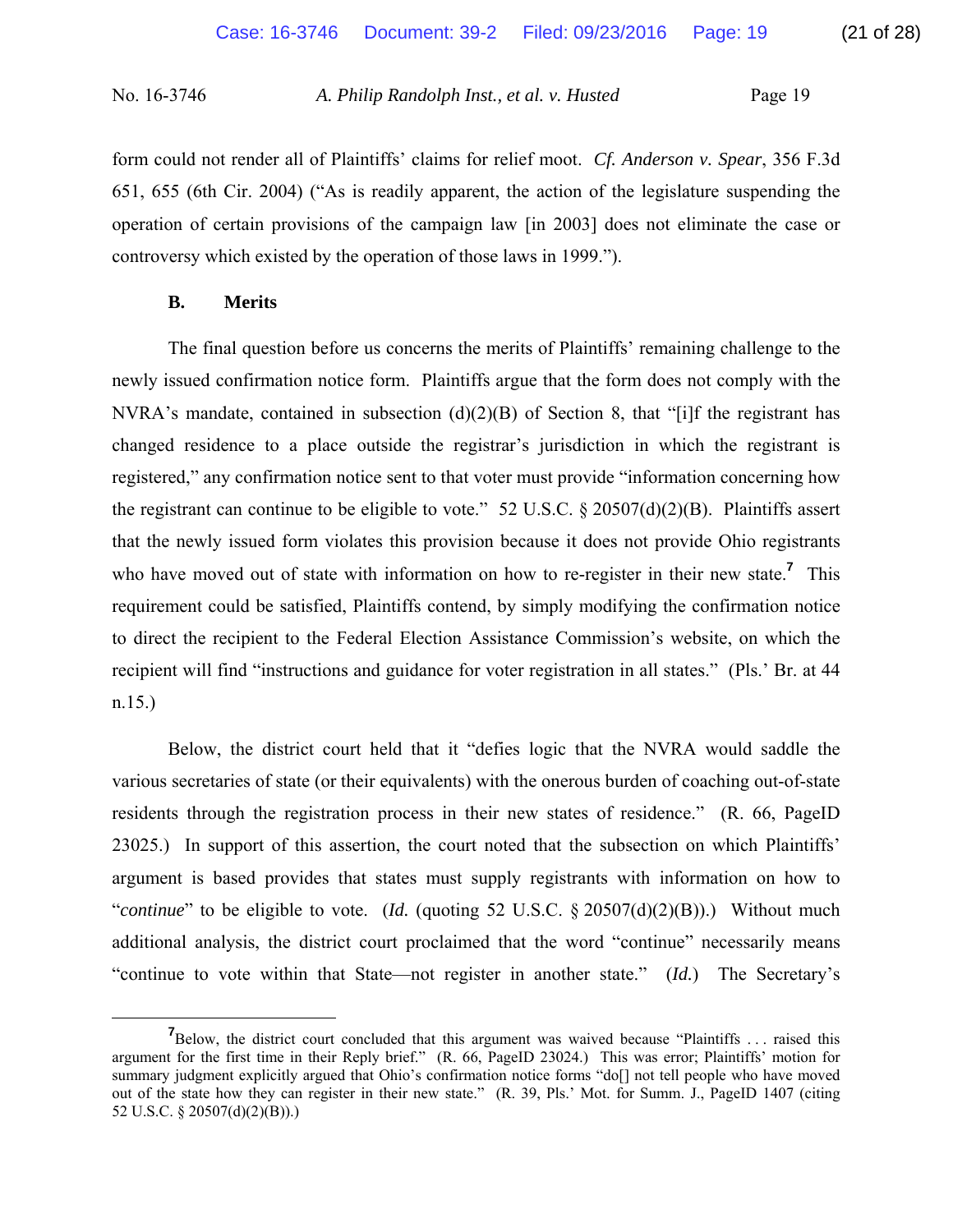arguments on appeal buttress this conclusion by arguing that "[n]o voter can 'continue to be eligible' to vote by moving from Ohio to Michigan, . . . [r]ather, the new Michigander must become a *newly registered* Michigan voter." (Def.'s Br. at 54.)

We find this argument unavailing. To begin, subsection  $(d)(2)(B)$ 's plain language contains no intra-state limitation. *See* 52 U.S.C. § 20507(d)(2)(B). Instead, that subsection provides that information on how to continue to be eligible to vote must be presented to anyone who "has changed residence to a place outside the registrar's jurisdiction." *Id.* The "outside the registrar's jurisdiction" language is the part of subsection  $(b)(2)(B)$ 's mandate that establishes its geographic applicability—had Congress intended to place geographic limitations on the mandate, it would have done so with this language rather than relying on a counterintuitive definition of the word "continue." Moreover, that word—"continue"—must be accorded its ordinary meaning. *Cloer*, 133 S. Ct. at 1893 ("[U]nless otherwise defined, statutory terms are generally interpreted in accordance with their ordinary meaning."). "Continue" means to "keep up or maintain esp[ecially] without interruption a particular condition." Webster's Third New International Dictionary 493 (1986). Certainly, a registrant can "keep up or maintain . . . without interruption," *id.*, her condition of being "eligible to vote," 52 U.S.C. § 20507(d)(2)(B), regardless of whether she must fully re-register or merely confirm her new address.

Further weighing against the Secretary's interpretation of subsection  $(d)(2)(B)$ —whereby "continuing" to vote excludes situations in which voters must fully re-register—is the fact that some states require voters to fully re-register even when they move to a new jurisdiction within the same state. *See, e.g.*, N.J. Stat. § 19:31-11 ("A voter who moves from an election district in one county to an election district in another county prior to the close of registration preceding an election shall register in the new county of residence . . . ."); Okla. Stat. tit. 26, § 4-118 ("Any registered voter who changes his or her residence to another county may apply for registration as an initial registrant in such other county."). Indeed, the 2007 version of Ohio's confirmation notice form suggests that Ohio itself once required voters who moved between counties to fully re-register. Under the Secretary's reasoning, intra-state movers subject to such re-registration requirements would not be entitled to "information concerning how [they] can continue to be eligible to vote," 52 U.S.C.  $\S 20507(d)(2)(B)$ , because the requirement that they re-register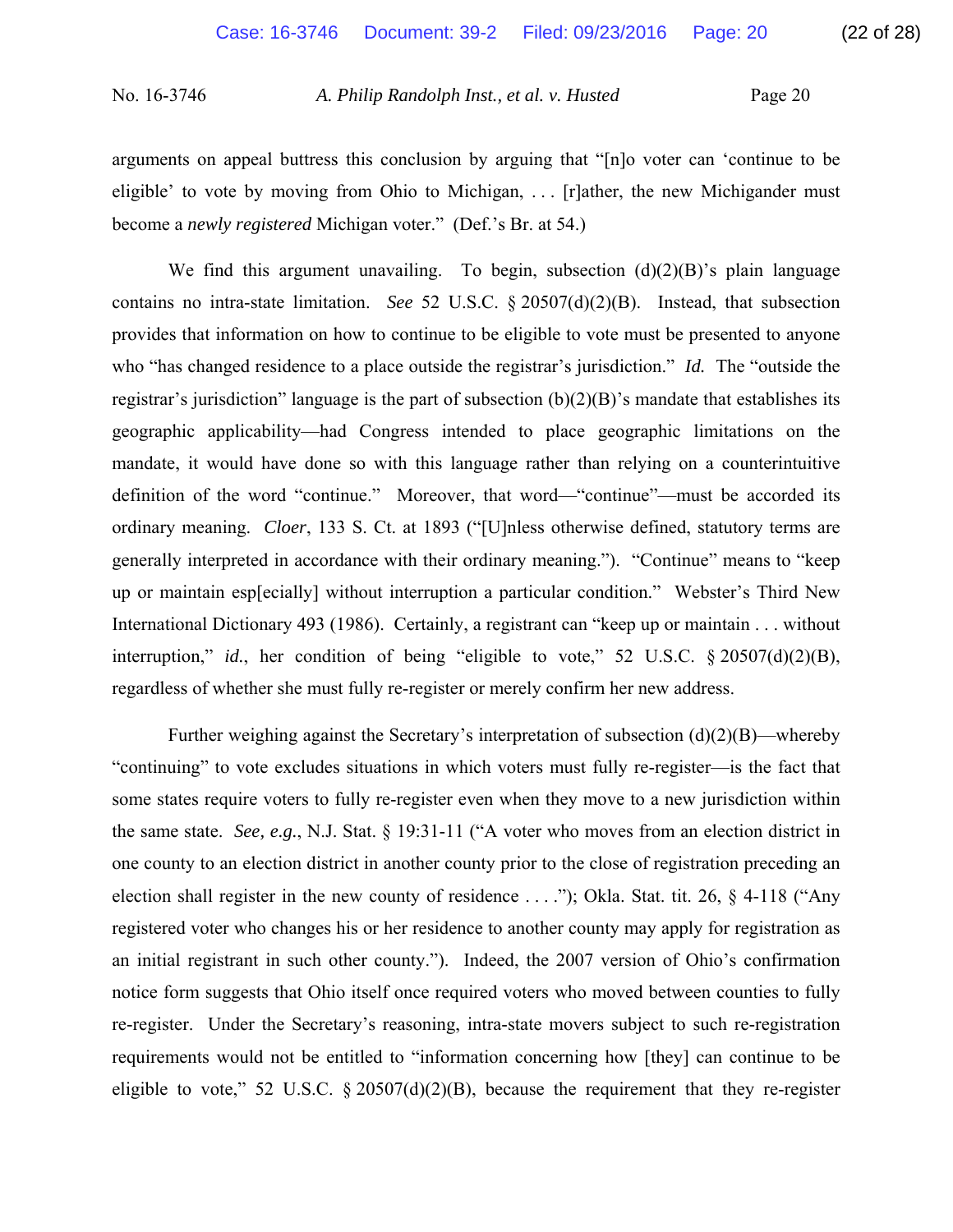means that they are not "continuing" to be eligible to vote. Not only would this outcome completely defeat the purpose of subsection  $(d)(2)(B)$ 's mandate in states with re-registration requirements, it would contradict the Secretary and district court's own conclusion that the word "continue" operates to free states of subsection  $(b)(2)(B)$ " smandate with regard to out-of-state movers only.

 In sum, we conclude that the district court erred by holding that Plaintiffs' claims regarding Ohio's confirmation notice are moot, and that the court erred by concluding that Ohio need not provide out-of-state movers with information on how they can continue to be eligible to vote.

# **CONCLUSION**

For the reasons stated above, we **REVERSE** the district court's judgment and **REMAND** for further proceedings consistent with this opinion.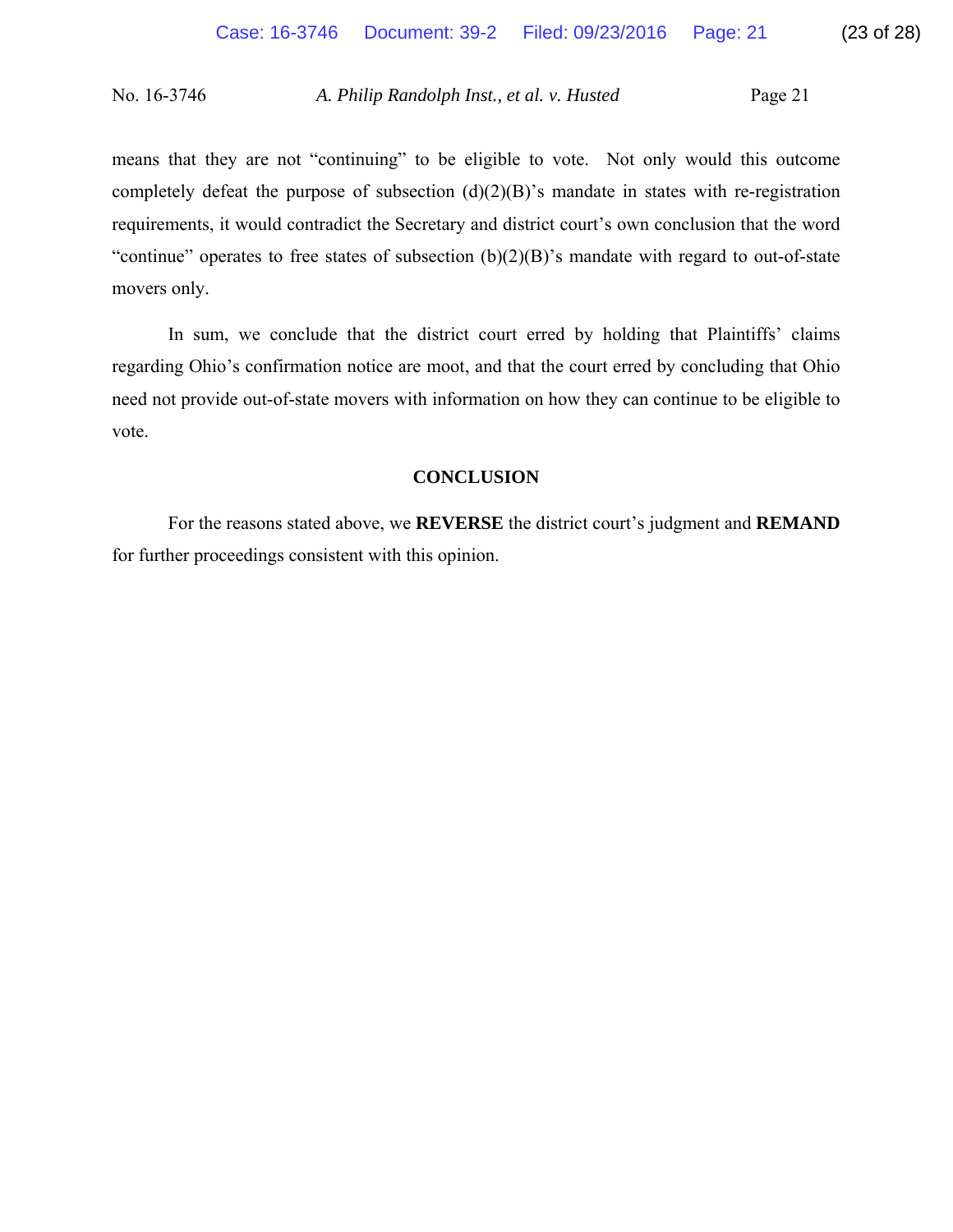### **CONCURRING IN PART AND DISSENTING IN PART**

 $\mathcal{L}_\mathcal{L}$  , and the set of the set of the set of the set of the set of the set of the set of the set of the set of the set of the set of the set of the set of the set of the set of the set of the set of the set of th

 $\mathcal{L}_\text{max}$  , and the contract of the contract of the contract of the contract of the contract of the contract of the contract of the contract of the contract of the contract of the contract of the contract of the contr

 SILER, Circuit Judge, dissenting in part and concurring in part. Because of the urgency of this issue and the need to allow the Supreme Court to consider it, I write the dissent/concurrence in condensed fashion. It does not reflect the extent to which I disagree with the majority opinion, although I respect it.

 I commend the Secretary for issuing a new confirmation notice form during the pendency of this litigation. In all aspects of the law, except for directions on how the voter can continue his registration, it complies with the National Voter Registration Act of 1993 (NVRA) and the Help America Vote Act of 2002 (HAVA).

Both sides agree that the language of the NVRA is unambiguous. "If the words of the statute are unambiguous, the judicial inquiry is at an end, and the plain meaning of the text must be enforced." *United States v. Plavcak*, 411 F.3d 655, 661 (6th Cir. 2005) (quoting *Hudson v. Reno*, 130 F.3d 1193, 1196 (6th Cir. 1997)).

This seems to be a much simpler process than as outlined in the majority opinion. The Secretary has established a Supplemental Process for purging voters from the voting rolls in Ohio. The key language in the statute attacked by the plaintiffs is from 52 U.S.C.  $\&$  20507(b)(2), which directs that States shall not remove "the name of any person from the official list of voters registered to vote in an election for Federal office by reason of the person's failure to vote." However, that same subsection allows a State to use "the procedures described in subsections (c) and (d) to remove an individual from the official list of eligible voters" under certain circumstances. *Id.* That subsection indicates that if the voter

- (A) has not either notified the applicable registrar (in person or in writing) or responded during the period described in subparagraph (B) to the notice sent by the applicable registrar; and then
- (B) has not voted or appeared to vote in 2 or more consecutive general elections for Federal office,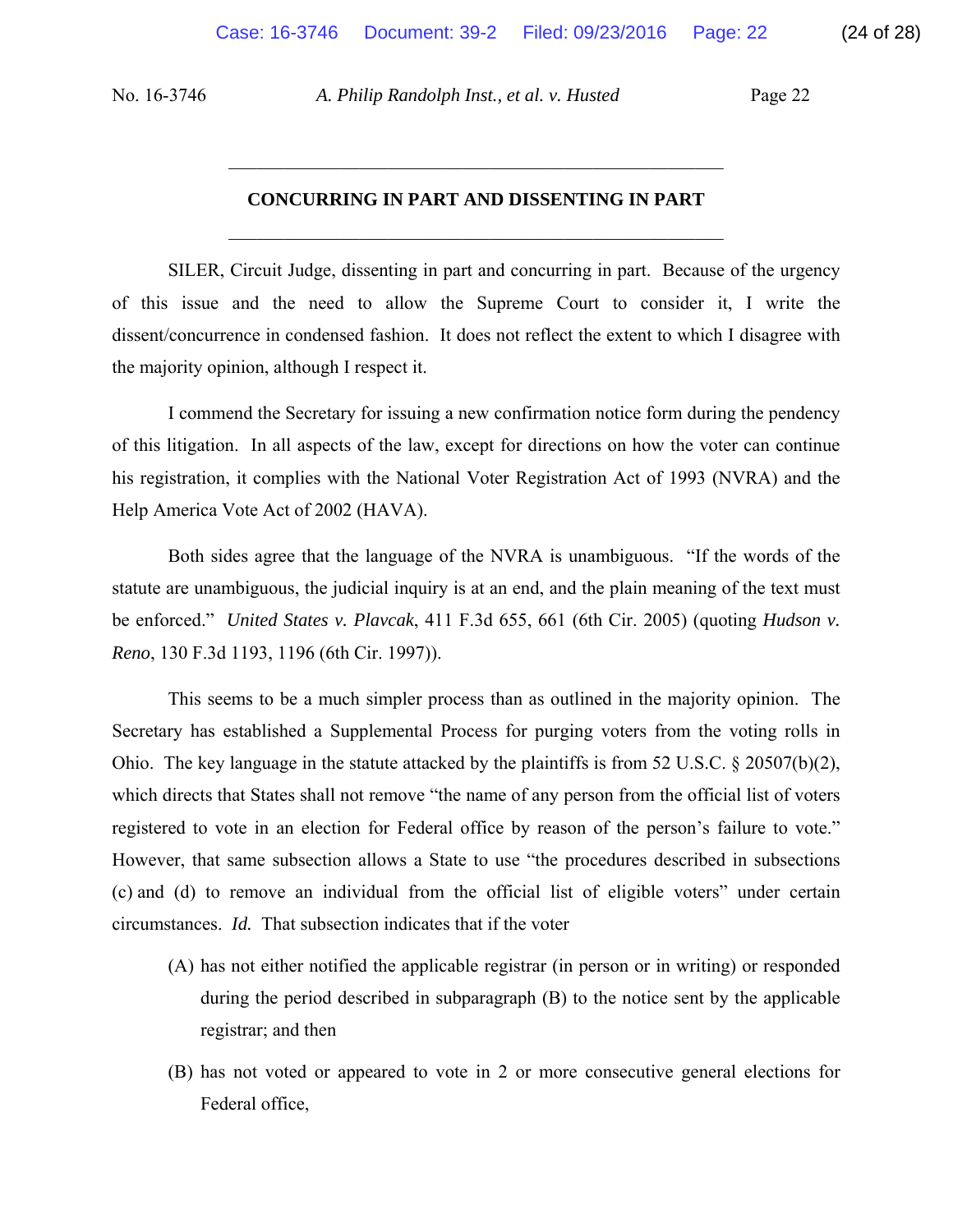then subsection (d) provides how States may cancel registrations of those who may have changed addresses. *Id.* It provides that the registrant should not be removed from the list of voters unless he or she confirms that he or she has changed residence or has failed to respond to a notice described in paragraph (2) and has not voted during a certain period of time. 52 U.S.C.  $§$  20507(d)(1).

The part of the statute which is in contention is  $\S 20507(b)(2)$ , which indicates that the State shall not remove the voter "by reason of the person's failure to vote." The Secretary indicates that the person is not removed from the voting rolls until after the registrant is sent a notice by mail to find out if he or she still lives at the old address. Not until that person fails to respond, as plaintiff Larry Harmon did, does the State then list the voter as "inactive" in the registration database. Nevertheless, this "inactive" voter has all the rights to cast a regular ballot at any election, but if four years transpire without the registrant's voting, his or her registration record is canceled. However, if the registrant has any voting activity during those four years, he or she returns to an active voter status.

 The text of the NVRA directs the States to "conduct a general program that makes a reasonable effort to remove the names of ineligible voters from the official lists of eligible voters by reason of" death or relocation. 52 U.S.C. § 20507(a)(4). The district court found the Secretary has made a reasonable effort to carry out that mandate, and I agree. The State cannot remove the registrant's name from the rolls for a failure to vote only, and Ohio does not do so. It removes registrants only if (1) they have not voted or updated their registration for the last two years, (2) also failed to respond to the address-confirmation notice, and (3) then failed to engage in any voter activity in four consecutive years, including two consecutive Federal elections following that notice.

 The decision of the district court also follows the language in HAVA. The district court cited the following language from that act:

[C]onsistent with the National Voter Registration Act of 1993 . . . , registrants who have not responded to a notice and who have not voted in 2 consecutive general elections for Federal office shall be removed from the official list of eligible voters, except that no registrant may be removed solely by reason of a failure to vote.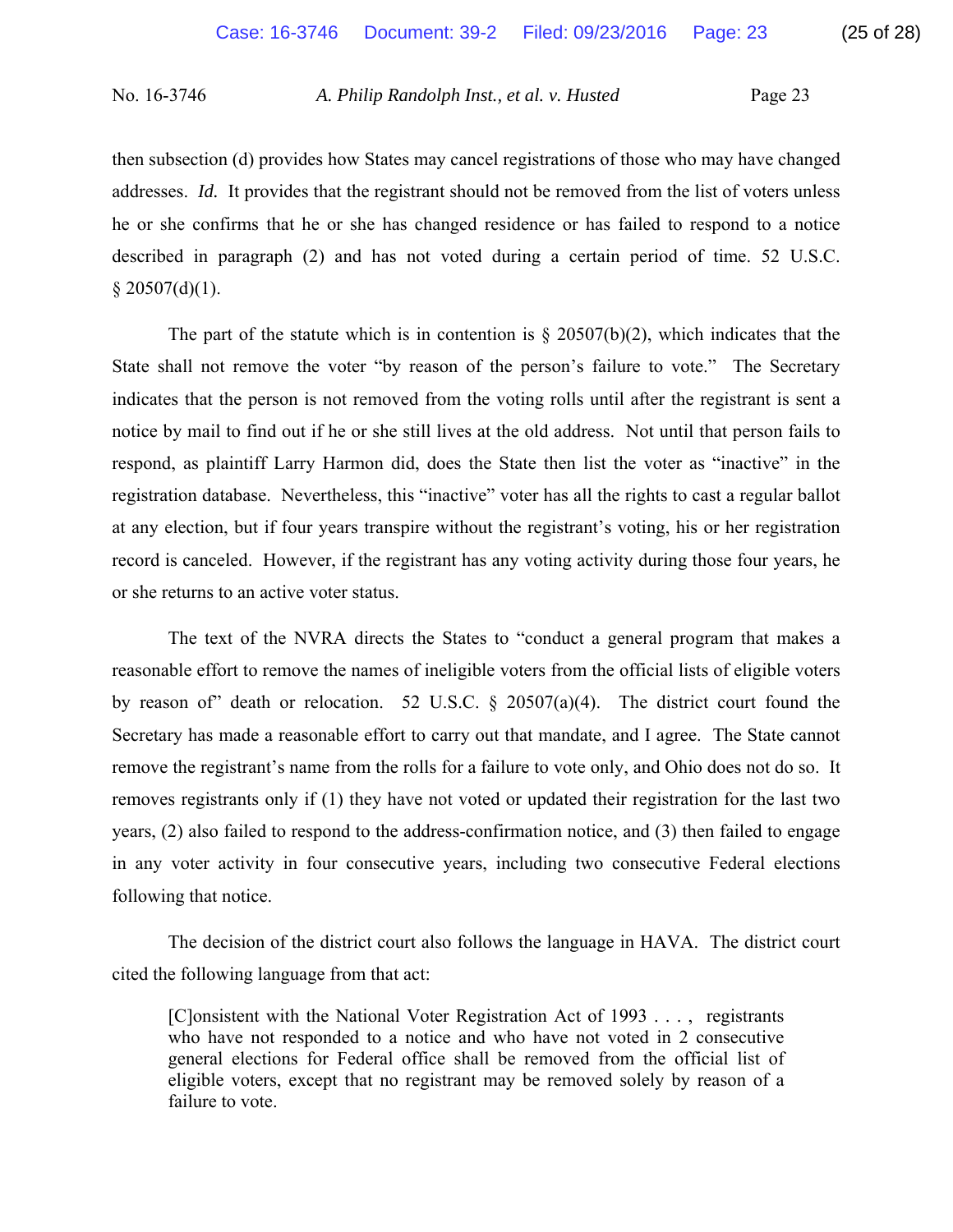52 U.S.C. § 21083(a)(4). As the Secretary has explained, it is his position that no voter is removed solely by reason of a failure to vote, and thus he has complied with the language from both statutes. I agree. The statutes leave it to the States to implement, and Ohio has developed a lawful procedure.

 On the question of mootness, I agree with the majority that the plaintiffs had standing to bring the challenge to the notice form when the case was filed. However, I disagree with the conclusion that this case is not moot because the issues, save one, concerning the confirmation notice form have been corrected by the Secretary. Cessation of certain "conduct by government officials has been treated with more solicitude by the courts than similar action by private parties." *Mosley v. Hairston*, 920 F.2d 409, 415 (6th Cir. 1990) (quoting *Ragsdale v. Turnock*, 841 F.2d 1358, 1365 (7th Cir. 1988)). I agree with the district court that there is no evidence to show that the Secretary would change the current notice, and this court should give him deference on that question. However, I concur with the majority that the current notice does not comply with the NVRA final mandate that when the Secretary sends the confirmation notice that the registrant has been purged, the notice must provide "information concerning how the registrant can continue to be eligible to vote."  $52 \text{ U.S.C.}$  §  $20507(d)(2)(B)$ .

The district court found that this issue was waived by the plaintiffs for failure to include it in their pleadings before filing their reply brief. However, their motion for summary judgment argued that the confirmation notice forms do not advise people who have moved out of the State how they could register in their new State. Although I agree with the district court that the State officials have been given an "onerous burden of coaching out-of-state residents through the registration process in their new States of residence," that is what the statute requires. The district court ruled that the mandate only applies to give the registrant information about registering in another location in Ohio, but the language of the statute is broader than that. In their brief on appeal, plaintiffs have suggested that an easy way to comply would be by directing voters to the Election Assistance Commission's website containing the federal form, which provides instructions and guidance for voter registration in all States. Although such a notice should be easy to attach to the notification to the registrants, it assumes that all registrants know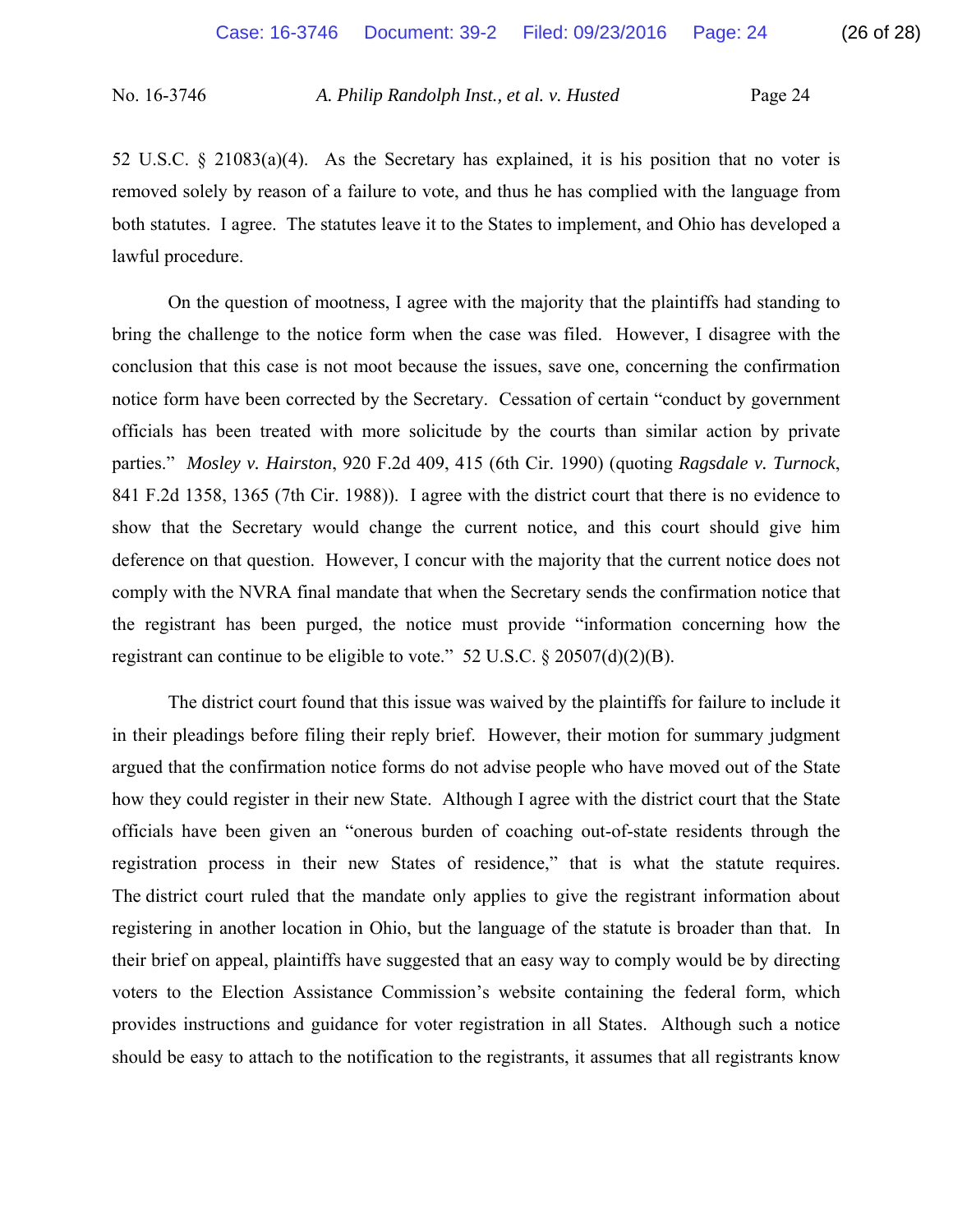how to utilize websites. Nevertheless, that is the relief which the plaintiffs have requested, and it seems simple enough for the Secretary to institute that amendment to the notice.

 Therefore, I would affirm the decision of the district court, except insofar as it declined to require the Secretary to amend its notice to voters who have moved to other States. I would grant relief on that sole issue.